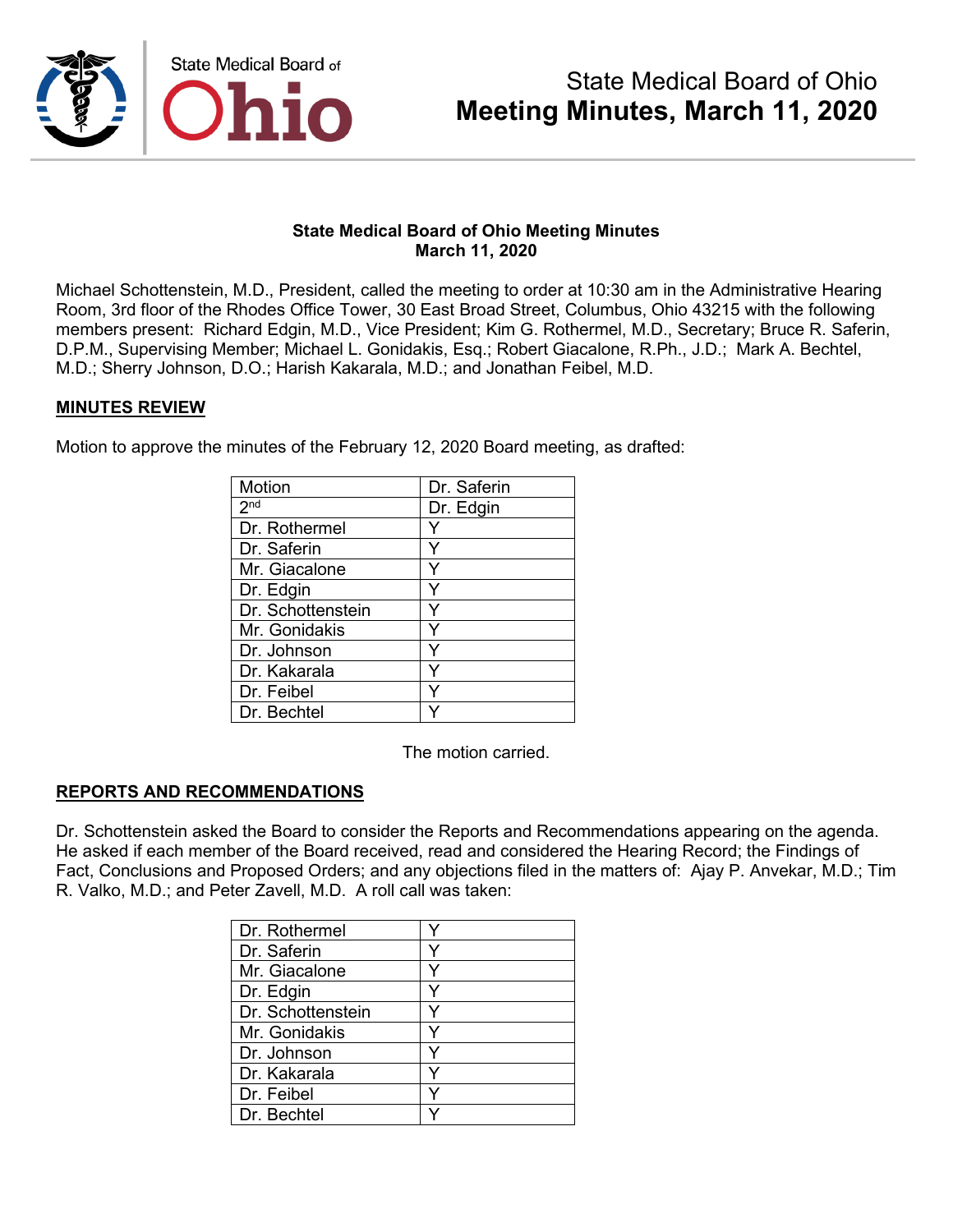Dr. Schottenstein further asked if each member of the Board understands that the Board's disciplinary guidelines do not limit any sanction to be imposed, and that the range of sanctions available in each matter runs from Dismissal to Permanent Revocation or Permanent Denial. A roll call was taken:

| Dr. Rothermel     |  |
|-------------------|--|
| Dr. Saferin       |  |
| Mr. Giacalone     |  |
| Dr. Edgin         |  |
| Dr. Schottenstein |  |
| Mr. Gonidakis     |  |
| Dr. Johnson       |  |
| Dr. Kakarala      |  |
| Dr. Feibel        |  |
| Dr. Bechtel       |  |

Dr. Schottenstein further asked if each member of the Board understands that in each matter eligible for a fine, the Board's fining guidelines allow for imposition of the range of civil penalties, from no fine to the statutory maximum amount of \$20,000. A roll call was taken:

| Dr. Rothermel     |  |
|-------------------|--|
| Dr. Saferin       |  |
| Mr. Giacalone     |  |
| Dr. Edgin         |  |
| Dr. Schottenstein |  |
| Mr. Gonidakis     |  |
| Dr. Johnson       |  |
| Dr. Kakarala      |  |
| Dr. Feibel        |  |
| Dr. Bechtel       |  |

Dr. Schottenstein stated that in accordance with the provision in section 4731.22(F)(2), Ohio Revised Code, specifying that no member of the Board who supervises the investigation of a case shall participate in further adjudication of the case, the Secretary and Supervising Member must abstain from further participation in the adjudication of any disciplinary matters. In the disciplinary matters before the Board today, Dr. Rothermel served as Secretary and Dr. Saferin served as Supervising Member. In addition, Dr. Bechtel served as Secretary and/or Supervising member in the matter of Dr. Valko. The matter involving Dr. Anvekar is nondisciplinary in nature and therefore all Board members may vote.

During these proceedings, no oral motions were allowed by either party. Respondents and their attorneys addressing the Board were allotted five minutes to do so. The assistant attorneys general are subject to the same limitations.

## **Ajay P. Anvekar, M.D.**

Dr. Schottenstein directed the Board's attention to the matter of Ajay P. Anvekar, M.D. Objections were filed and previously distributed to Board members. Mr. Porter was the Hearing Examiner.

Motion to approve and confirm the Proposed Findings of Fact, Conclusions, and Order in the matter of Dr. Anvekar:

| Motion          | Dr. Edgin   |
|-----------------|-------------|
| 2 <sub>nd</sub> | Dr. Johnson |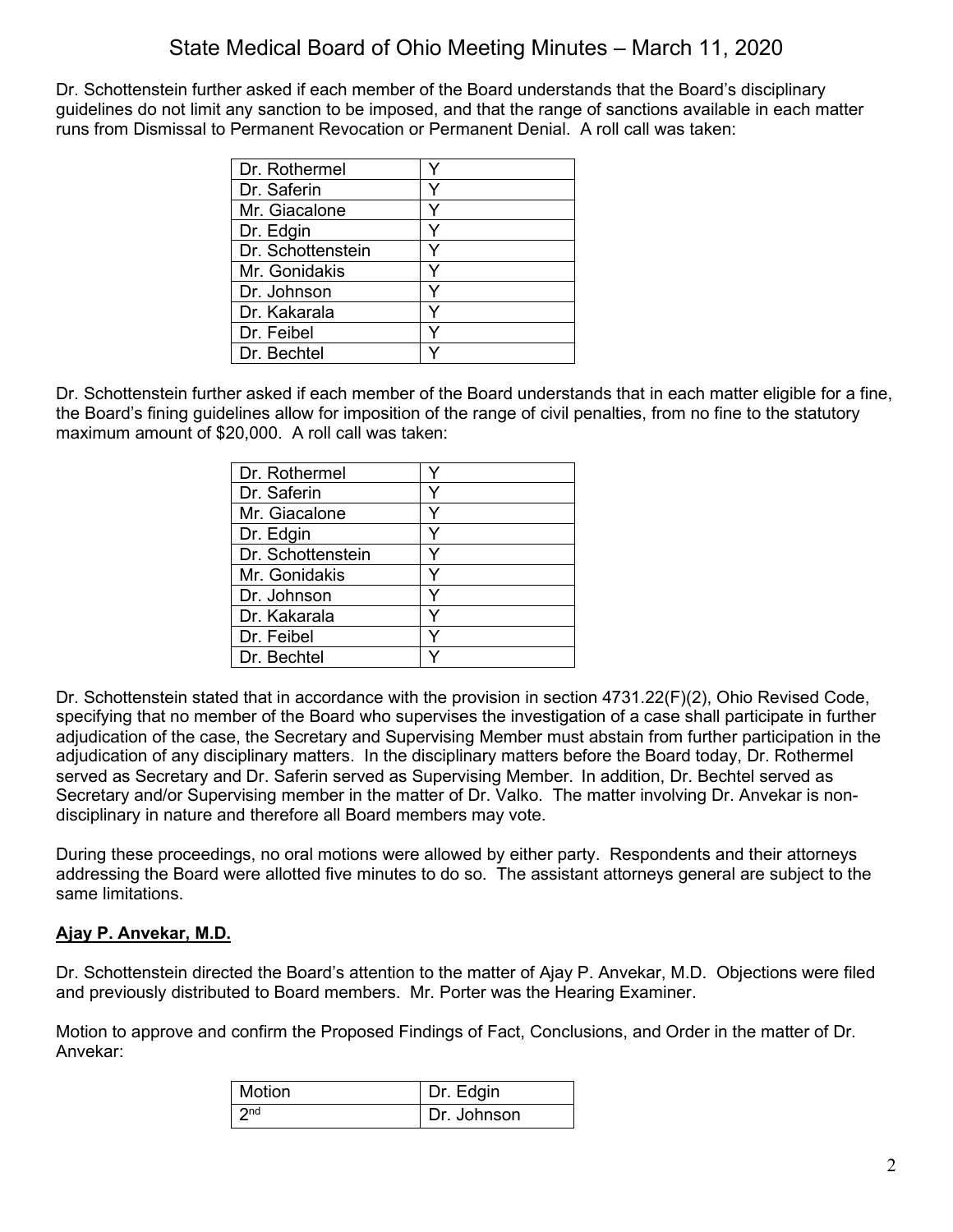Dr. Schottenstein stated that he will now entertain discussion in the above matter.

Dr. Schottenstein agreed with the Proposed Order to grant Dr. Anvekar's license. Dr. Schottenstein noted tha the Board has obtained new information that had not been available when the Board first denied Dr. Anvekar's application. Dr. Schottenstein observed that Dr. Anvekar's level of training appears to be equivalent to and even exceed the 24-month requirement for graduate medical education through the second-year level.

Vote on Dr. Edgin's motion to approve:

| Dr. Rothermel     |  |
|-------------------|--|
| Dr. Saferin       |  |
| Mr. Giacalone     |  |
| Dr. Edgin         |  |
| Dr. Schottenstein |  |
| Mr. Gonidakis     |  |
| Dr. Johnson       |  |
| Dr. Kakarala      |  |
| Dr. Feibel        |  |
| Dr. Bechtel       |  |

The motion carried.

## **Tim R. Valko, M.D**

Dr. Schottenstein directed the Board's attention to the matter of Tim R. Valko, M.D. No objections have been filed. Mr. Porter was the Hearing Examiner.

Dr. Schottenstein stated that Dr. Valko's counsels, Mr. Zinsmaster and Ms. Dorn, have submitted an affidavit requesting the submission of newly-discovered evidence. A copy of the motion was previously distributed to Board members.

Motion to grant the motion for submission of newly-discovered evidence:

| <b>Motion</b>     | Dr. Johnson   |
|-------------------|---------------|
| 2 <sub>nd</sub>   | Mr. Giacalone |
| Dr. Rothermel     |               |
| Dr. Saferin       |               |
| Mr. Giacalone     |               |
| Dr. Edgin         |               |
| Dr. Schottenstein |               |
| Mr. Gonidakis     |               |
| Dr. Johnson       |               |
| Dr. Kakarala      |               |
| Dr. Feibel        |               |
| Dr. Bechtel       |               |

The motion carried.

The newly-discovered evidence, consisting of Dr. Valko's certificate of attendance for the course *Intensive Course in Controlled Substance Prescribing* at Case Western Reserve University and a Medical Education Evaluation form completed by Dr. Valko evaluating the course, were provided to Board members for their review.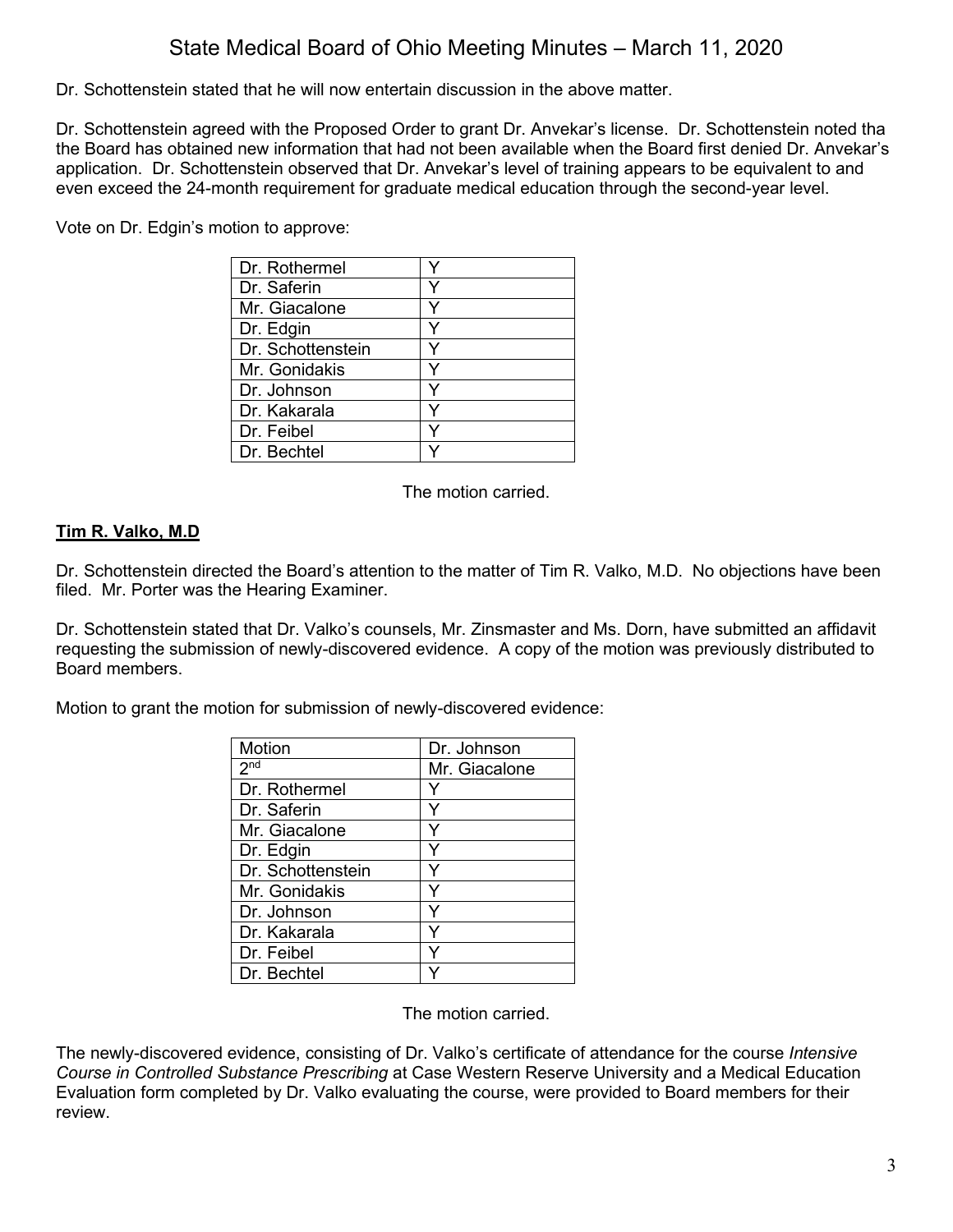Motion to approve and confirm the Proposed Findings of Fact, Conclusions, and Order in the matter of Dr. Valko:

| <b>Motion</b> | Dr. Johnson  |
|---------------|--------------|
|               | Dr. Kakarala |

Dr. Schottenstein stated that he will now entertain discussion in the above matter.

Dr. Schottenstein stated that the Food and Drug Administration (FDA) approves medication, but it does not regulate the practice of medicine. State medical boards regulate the practice of medicine, and in that respect it is ultimately the Board's judgment whether off-label prescribing is below the minimal standards of care. Dr. Schottenstein opined, with regret, that Dr. Valko's prescribing was grossly negligent and fell below the minimal standards of care. Dr. Schottenstein stated that it is not persuasive to equate this level of prescribing with the off-label prescribing that is very common in the medical field.

Dr. Schottenstein continued that a physician has a duty to care for his patients, and he opined that Dr. Valko violated that duty by deviating so substantially from the standard of practice in a way that cannot be explained away by describing his prescribing as "off-label." Dr. Schottenstein commented that by the defense counsel's definition, every case in which a physician practices below minimal standards could be conceptualized as offlabel, and every such case could also be explained as individualizing the treatment as Dr. Valko testified. Dr. Schottenstein noted the defense argument that ten different psychiatrists may look at a patient and develop ten different approaches to treat that patient; however, what is left out of that remark is that all ten of those approaches, even if they are different from one another, should exercise caution and prudence and be consistent with what most practicing psychiatrists would consider reasonable. Dr. Schottenstein opined that the average, reasonable psychiatrist would react to this amount of prescribing with incredulity and a feeling of fear for the welfare of the patients.

Dr. Schottenstein noted that Dr. Valko justified his prescribing, in part, by saying that his patients are complex. However, Dr. Schottenstein stated that the complexity of the patients' presentation would never justify this kind of prescribing. Dr. Schottenstein stated that he has been practicing child psychiatry for over 20 years, just as the State's expert Drew H. Barzman, M.D., has, and he has never seen anything like the prescribing in this case. Not only were these very high doses, but frequently the medications were started at a very high level and then may be doubled or tripled, or stopped abruptly without any gradual taper. Dr. Schottenstein saw this pattern not only with stimulants, but also anti-psychotics, anti-depressants, and alpha-agonists. In many cases, Dr. Valko did not seem inclined to try small dose increases first to see if they would be effective.

Dr. Schottenstein stated that he looked through the articles that Dr. Valko referenced to bolster his claim that his prescribing was legitimate, including the article from the Southern Medical Journal reference in the defense counsel's closing argument. Dr. Schottenstein opined that it would be very challenging to find a psychiatrist who would look at those articles and feel that they sufficed as justification for Dr. Valko's prescribed dosages or the aggressiveness of dose changes. Dr. Schottenstein opined that the articles provided by Dr. Valko in no way justified this level or prescribing, nor is there substantial peer review to justify it.

Dr. Schottenstein stated that patients can develop serious reactions to stimulant medications, including dependency, psychosis, mania, and aggression. In patients prone to cardiovascular issues, one may see hypertension, myocardial infarction, stroke, and arrythmia, and those adverse reactions may be dose-related. Dr. Schottenstein also pointed out substantial concerns about Dr. Valko's prescribing of non-stimulants. Dr. Schottenstein stated that one does not, as Dr. Valko did, increase Clonodine from 0.2 mg per day to 0.8 mg per day, which is twice the FDA recommended maximum dose, all at once. Dr. Schottenstein also stated that one does not, as Dr. Valko did, put a patient on 13 mg per kg per day of Wellbutrin when the recommended maximum dose is 6 mg per kg per day. Dr. Valko also prescribed a patient 1200 mg per day of Clozapine when the recommended maximum dose is 900 mg per day. Dr. Schottenstein noted that another psychiatrist had previously come before the Board whose arguably aggressive prescribing of Clozapine led to the death of a patient; that physician also justified his prescribing by pointing to the complexity of the patient.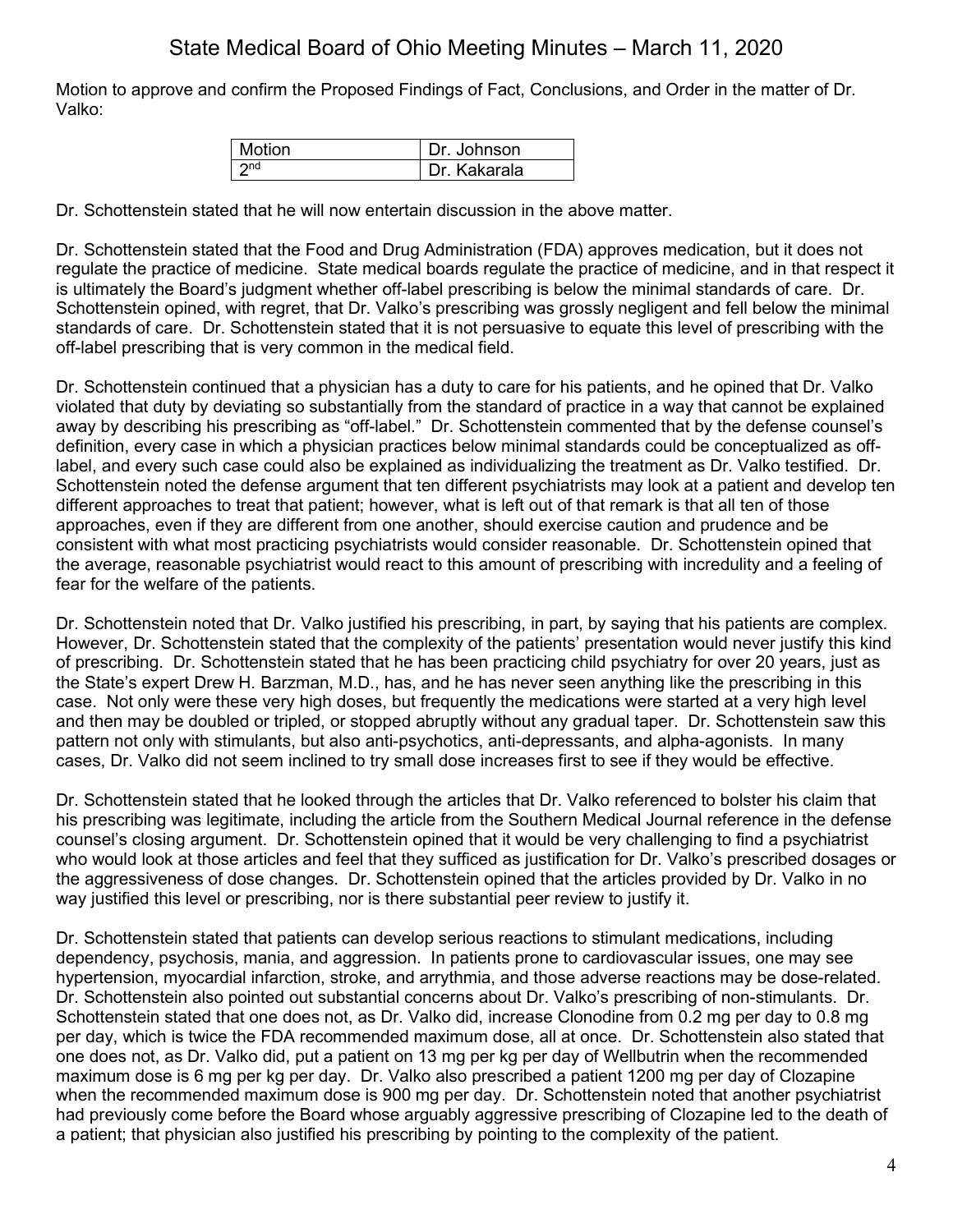Dr. Schottenstein stated that Dr. Valko's manner of practice is heedless of the risks of these medications. Dr. Schottenstein opined that instead of portraying a picture of being appropriately aggressive with a complex patient, this prescribing paints a picture of someone who is flailing and does not know what he is doing. Dr. Schottenstein noted Dr. Valko's testimony that he does not pay attention to the body weight of his patients, but just pushes the dosage as long as there is no obvious adverse event. Dr. Schottenstein stated that the whole point is to avoid the adverse event in the first place by being mindful of things like age and weight when prescribing.

Dr. Schottenstein commented that in his testimony, Dr. Valko did not appear to appreciate the fact that stimulant medications are Schedule II drugs, meaning they have a high potential for abuse which could lead to psychological or physical dependence. There are severe restrictions on the ways in which these drugs can be used because they have the highest potential for abuse among drugs allowed for medical use, in the same category as opioids. Dr. Schottenstein stated that there is risk of abuse, dependency, diversion, and societal harm with Dr. Valko's manner of prescribing. Dr. Schottenstein opined that it is not reasonable to justify this level of prescribing based on a few cherry-picked articles that basically consist of non-blinded case reports with low sample sizes, especially with drugs that are this potentially dangerous to individual patients as well as to society at large. Dr. Schottenstein stated that when prescribing these medications, one should proceed in a way that reflects the consensus of the practitioners in the field.

Given the fact that stimulants are drugs of abuse, Dr. Schottenstein wondered if Dr. Valko was not mindful of the possibility of stimulant intoxication and dependency. Dr. Schottenstein further wondered, when Dr. Valko prescribes a stimulant dose that is ten times higher than the FDA recommended maximum, if he contemplates the possibility that the patient will become intoxicated from the stimulant and that regular stimulant intoxication can provoke severe behavioral reactions such as anxiety, agitation, psychosis, and increased psychomotor activity, which have all been seen in Dr. Valko's patients. Dr. Schottenstein questioned what the difference would be between the doses prescribed by Dr. Valko and the dose one would take if one was inclined to abuse these medications. Dr. Schottenstein stated that the doses prescribed by Dr. Valko look like dosages of abuse, the kind of doses one would take in order to get high, and these doses are being prescribed to children.

Regarding Dr. Valko's explanation that his patients are complex, Dr. Schottenstein stated that, if anything, a physician should proceed even more cautiously when a patient is complex because there is arguably a great risk of adverse reactions. Dr. Schottenstein commented that by Dr. Valko's logic, there is no such thing as a minimal standard of care in a complex patient and that the complexity itself justifies a medication regimen that is so excessive that it is experimental and unstudied. Dr. Schottenstein stated that the complexity of the patient is not justification to violate the standard of care, and that standard was violated repeatedly in this case.

Dr. Schottenstein noted that Patient 10 was admitted to a psychiatric hospital and one of his admitting diagnoses was medication-induced psychosis. Dr. Schottenstein stated that the term "medication-induced" refers to the high dose of stimulants that Dr. Valko prescribed to Patient 10. The admitting physician's notes stated the following:

I believe that agitation has been made worse by the unusual level of medications that have been prescribed from Dr. Valko's office.

Dr. Schottenstein also quoted from later in the note:

We'll reduce the dose of Vyvanse to more reasonable levels and will reduce some of the other mediations. It is possible in the end that the patient may not have medication-responsive symptoms and that he may need more behavioral therapy.

Dr. Schottenstein observed that this subsequent psychiatrist is approaching Patient 10 in a spirit of humility and he understands that medication management may be inadequate to fully address Patient 10's symptoms.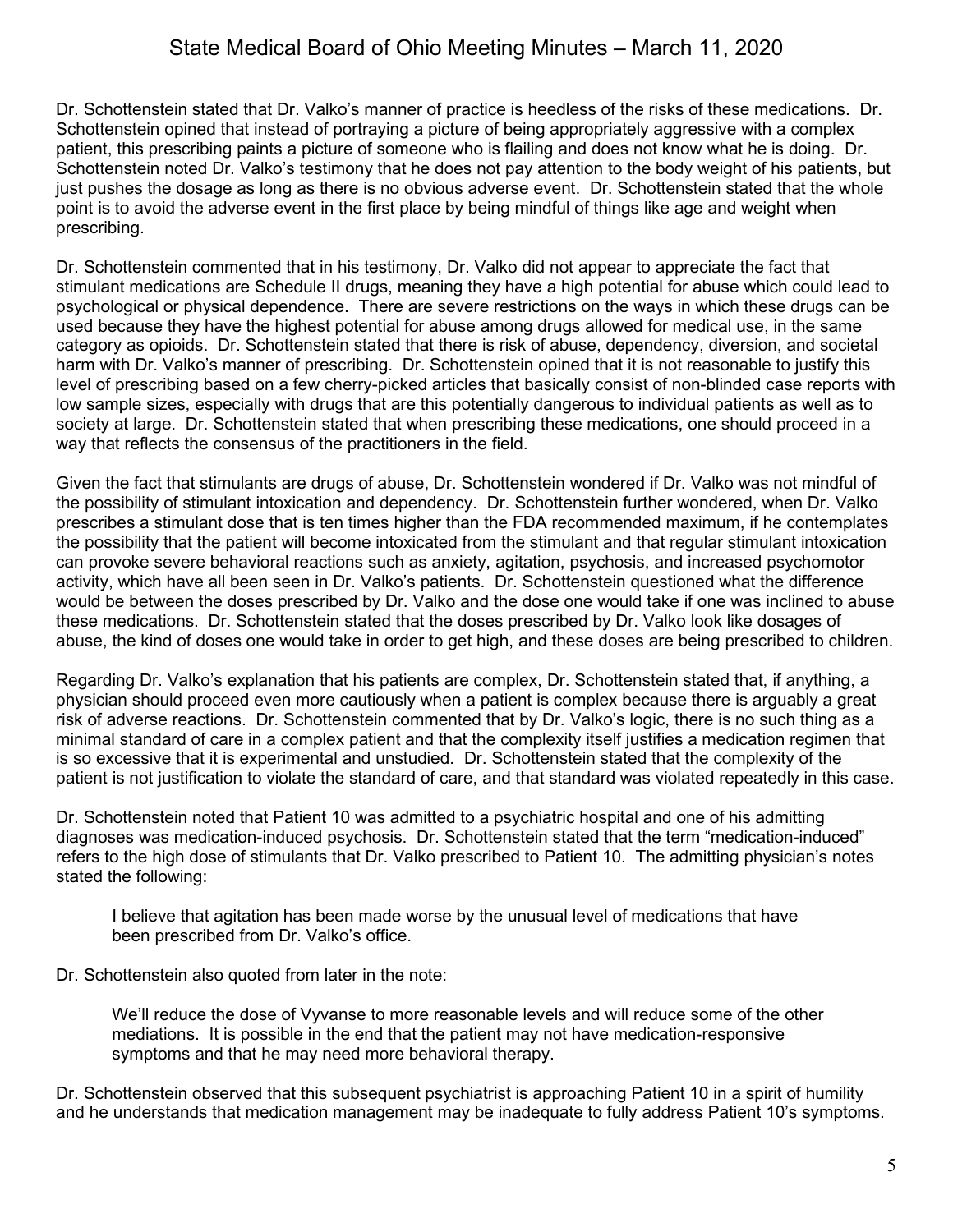Dr. Schottenstein further observed that the subsequent psychiatrist is not contemplating medication dosing that is orders of magnitude higher than the recommended dose range.

Dr. Schottenstein had noticed the pattern in many of these patients in which the prescribing of high dosages of stimulants would precede a subsequent need for anti-psychotic or anti-depressant medication to control agitation or anxiety. Dr. Barzman had also recognized this pattern and expressed at times his concern that stimulants could be provoking aggression, anxiety, obsessive-compulsive features, and behavior disturbance, and that Dr. Valko should have considered lowering the dosage of stimulants. While one could argue that these patients were prone to those symptoms to begin with, Dr. Schottenstein stated that the pattern was such that several patients were medicated with these substantial doses of stimulants before requiring medication for agitation or anxiety, and then received additional diagnoses to justify those additional medications after the fact.

Dr. Schottenstein stated that he does not have the sense that Dr. Valko entertains evidence that is contrary to his belief that hyperaggressive doses and dose changes of medications are legitimate interventions in challenging patients. When a patient has a bad reaction to high dosages or abrupt dose changes, Dr. Valko explains it away with another diagnosis and another medication. Dr. Schottenstein noted that Dr. Valko testified that he had not been inclined to get his own expert for his hearing because he felt he could answer the questions himself; Dr. Schottenstein opined that Dr. Valko would have been hard-pressed to find an expert who would have felt this kind of prescribing was justified.

Dr. Schottenstein quoted from Patient 11's medical record:

Mother called stating pharmacy refused to fill the rest of [Patient 11's] scripts and that they felt the amount Dr. Valko was giving him was lethal.

Dr. Schottenstein commented that if he ever received a call like that, it would scare him and he would call the pharmacist to learn what had so concerned the pharmacist, and he would then rethink his prescribing. However, Dr. Valko just told the patient to fill the prescription at another pharmacy; Dr. Valko also added that that happens about once a year, a statement that Dr. Schottenstein could not quite believe. Dr. Schottenstein then quoted from the initial psychiatric assessment from Patient 11's subsequence child psychiatrist:

The patient's mother says that her pharmacist actually refused to fill these prescriptions because it seemed to be in unusually high dosages. … The patient's pharmacist as well as the patient's mother's psychiatrist told her to come to our clinic because of the fact that the patient was being over-medicated by Dr. Valko. … The patient's mother says that each time she went for a visit, the patient would come back with another additional medication, and it came to the point where the patient was on six medications.

Dr. Schottenstein commented that Patient 11 was a seven-year-old child and had been treated over the preceding four years by Dr. Valko. The subsequent outpatient psychiatrist's plan referred to the fact that Patient 11 presented on "multiple psychotropic medications at unusually high dosages." The outpatient psychiatrist had to explain to Patient 11's mother that Patient 11 had likely experienced an irreversible event with regard to what he thought was likely Tardive dyskinesia "as a result of unusually high dosages and excessive dosage of anti-psychotic medications at a young age." The outpatient psychiatrist's note continued:

The patient's mother was urged to contact authorities and file complaints with requisite board members, and most likely I will have to make a report to the State Medical Board of Ohio because of significant malpractice and making significant departure from usual and customary medical services as they are delivered to a four-year-old.

Dr. Schottenstein opined that this outpatient psychiatrist seeing Dr. Valko's patient was more than just concerned, he was appalled at the nature of the care provided to this child by Dr. Valko. The outpatient psychiatrist did not entertain the possibility that the complexity of the patient's presentation justified the kind of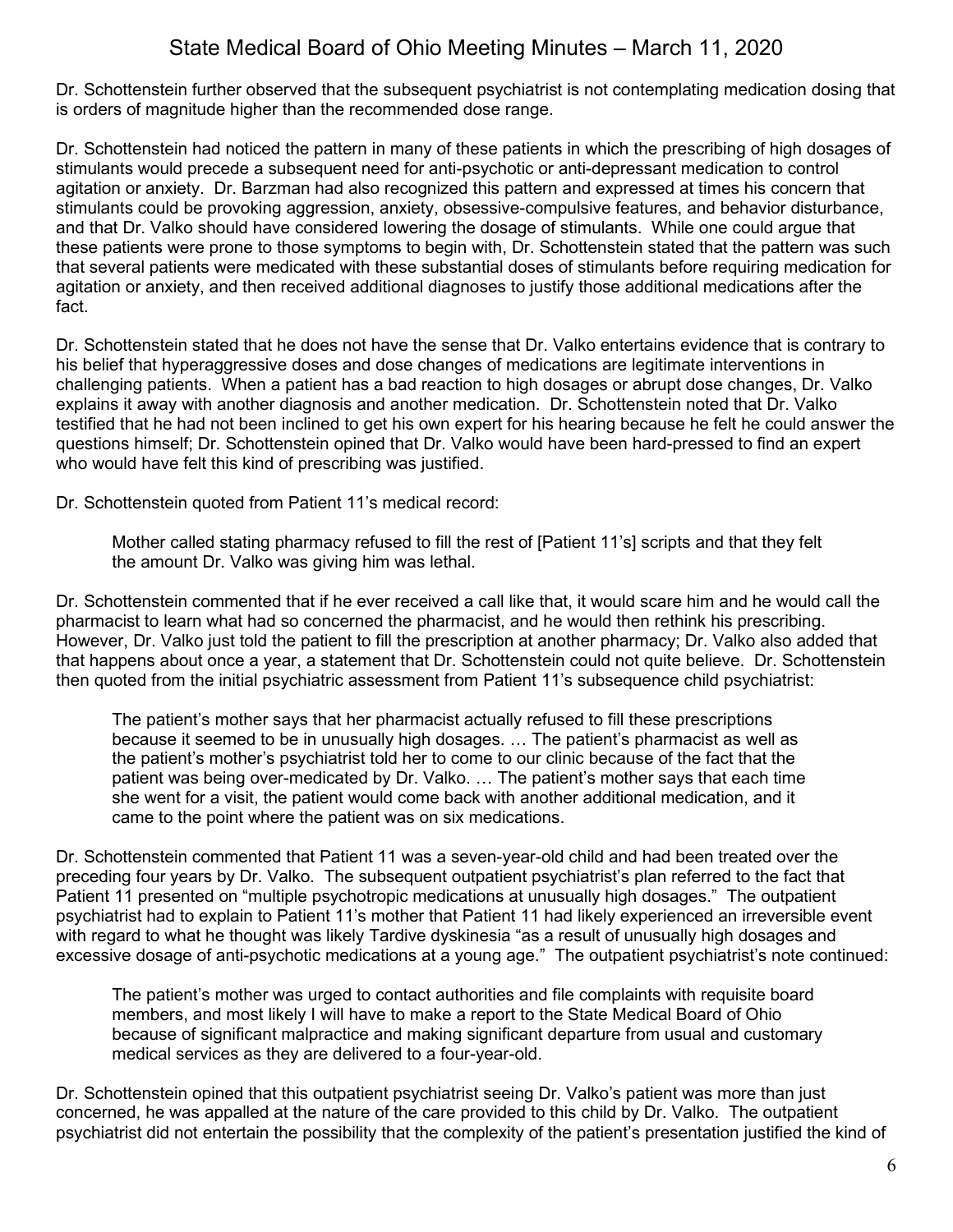treatment he received from Dr. Valko, he did not excuse that treatment by conceptualizing it as off-label, and he did not think back to reputable journal articles that would legitimize the treatment because there are no such articles.

Dr. Schottenstein continued that the notes on Patient 11 show that a pharmacist, Patient 11's mother's psychiatrist, Patient 11's primary care physician, and Patient 11's subsequent outpatient child psychiatrist all expressed significant concern about this level of medication dosing.

Dr. Schottenstein stated that there was no acknowledgement in Dr. Valko's testimony that his level of prescribing had been concerning. Rather, it was the opposite, because despite the fact that multiple patients experienced what appears to be obvious adverse effects from Dr. Valko's medical management and his medical practice is so obviously below the minimal standards of care, Dr. Valko and his defense counsel made the case that everything has been appropriate and that the Board should take no further action. Dr. Schottenstein asked where was Dr. Valko's insight, his humility, his self-reflection, and his ability to acknowledge that he may have been wrong.

Dr. Schottenstein quoted from the defense counsel's closing argument:

Although the dosages of some of the medications were above FDA guidelines, Dr. Barzman testified that the medications were effective for the patients and there were no adverse effects.

Dr. Schottenstein stated respectfully that that is not what Dr. Barzman said. The defense counsel went on to say the following:

Additionally, the reliable literature indicates that Dr. Valko's prescribing was appropriate.

Dr. Schottenstein stated respectfully that that is just not true.

Despite statements about the complexity of the patients, references to off-label prescribing, and journal articles, Dr. Schottenstein stated that this kind of prescribing is just not okay. Dr. Schottenstein characterized Dr. Valko's prescribing as negligent and stated that Dr. Valko hurt his patients. Further, Dr. Schottenstein considered Dr. Valko's failure to take responsibility for his prescribing to be an aggravating factor in this case and made him doubt Dr. Valko's ability to be remediated.

Dr. Schottenstein suggested amending Finding of Fact 1(l) regarding Patient 15. The Hearing Examiner found that Dr. Valko had appropriately used BuSpar when he added it to a lower dose of Prozac to prevent possible serotonin syndrome. Specifically, Patient 15 had been on 80 mg per day of Prozac, and the dose was reduced to 40 mg per day with the addition of BuSpar 10 mg twice per day. Dr. Schottenstein stated that these changes were fine, but it arguably would not reduce the risk of serotonin syndrome because BuSpar is a serotonergic drug. Dr. Schottenstein suspected that this had little to no effect on the risk of serotonin syndrome. Dr. Schottenstein felt that this Finding of Fact should be amended to reflect this and that Conclusion of Law be amended to include Finding of Fact 1(l)(ii) as a violation.

Dr. Schottenstein also suggested amending Finding of Fact 2(i)(ii) regarding Patient 9. The Hearing Examiner found that the stimulant prescribing in this case was appropriate because GeneSight testing showed that Patient 9 was a rapid metabolizer. Dr. Schottenstein stated that Patient 9 was put on a dose that is ten times the maximum recommended dose for his age and was far beyond the dose increase that one would contemplate to compensate for a rapid metabolism. Dr. Schottenstein stated that being a rapid metabolizer in no way justifies such a large dose of stimulant medication, and he therefore found this prescribing to be inappropriate. Dr. Schottenstein suggested amending this Finding of Fact accordingly.

Dr. Schottenstein was respectful of the Hearing Examiner's Proposed Order, but he felt it did not go far enough. Dr. Schottenstein asked the Board to consider amending the Proposed Order to permanently revoke Dr. Valko's license. Mr. Giacalone agreed.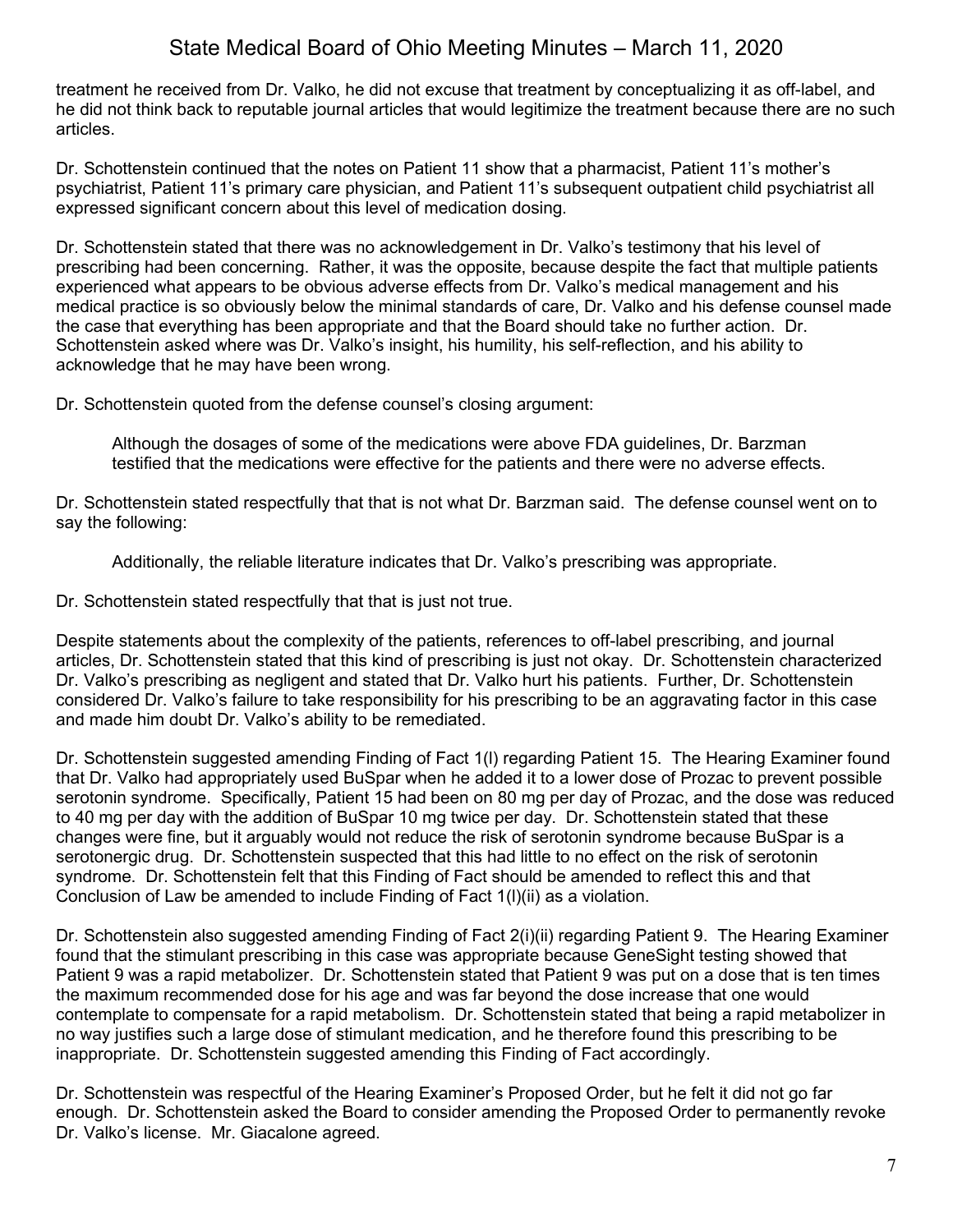Motion to amend the Findings of Fact and Conclusions of Law as discussed by Dr. Schottenstein, and to amend the Proposed Order to permanent revocation of Dr. Valko's medical license while keeping the Proposed Order's fine of \$2,500:

| Motion | Mr. Giacalone  |
|--------|----------------|
|        | l Dr. Kakarala |

Mr. Giacalone stated that as a pharmacist and as someone who understands the FDA's approval process regarding safety and effectiveness, he found the doses of medication in this case to be eye-popping, especially in children. Mr. Giacalone also did not understand why the process of titration appeared to be non-existent as medications were changed in what appeared to be a helter-skelter fashion. Mr. Giacalone stated that although the changes in medication were well-intentioned given that the patients' psychiatric conditions were extremely complex, he could not follow Dr. Valko's logic in the doses prescribed or the changes in medication without even providing some transition point to see if the changes made were effective or not. Mr. Giacalone stated that Dr. Valko tried to get results, which is something to be applauded, but Mr. Giacalone stated that he was not sure that the changes that Dr. Valko made were in the best interest of the patients. Dr. Schottenstein agreed, stating that this case is not only about high doses and that Dr. Valko's prescribing seemed haphazard and desultory.

Dr. Feibel stated that he was also most concerned about Dr. Valko's lack of willingness to accept responsibility. Because of this, Dr. Feibel was inclined to support the amendment to permanently revoke Dr. Valko's license.

Vote on Mr. Giacalone's motion to amend:

| Dr. Rothermel     | Abstain |
|-------------------|---------|
| Dr. Saferin       | Abstain |
| Mr. Giacalone     |         |
| Dr. Edgin         |         |
| Dr. Schottenstein | Y       |
| Mr. Gonidakis     | Y       |
| Dr. Johnson       |         |
| Dr. Kakarala      | ⋎       |
| Dr. Feibel        |         |
| Dr. Bechtel       | Abstain |

The motion to amend carried.

Motion to approve and confirm the Proposed Findings of Fact, Conclusions, and Order, as amended, in the matter of Dr. Valko:

| Motion            | Dr. Johnson  |
|-------------------|--------------|
| 2 <sub>nd</sub>   | Dr. Kakarala |
| Dr. Rothermel     | Abstain      |
| Dr. Saferin       | Abstain      |
| Mr. Giacalone     |              |
| Dr. Edgin         |              |
| Dr. Schottenstein |              |
| Mr. Gonidakis     |              |
| Dr. Johnson       |              |
| Dr. Kakarala      | Y            |
| Dr. Feibel        |              |
| Dr. Bechtel       | Abstain      |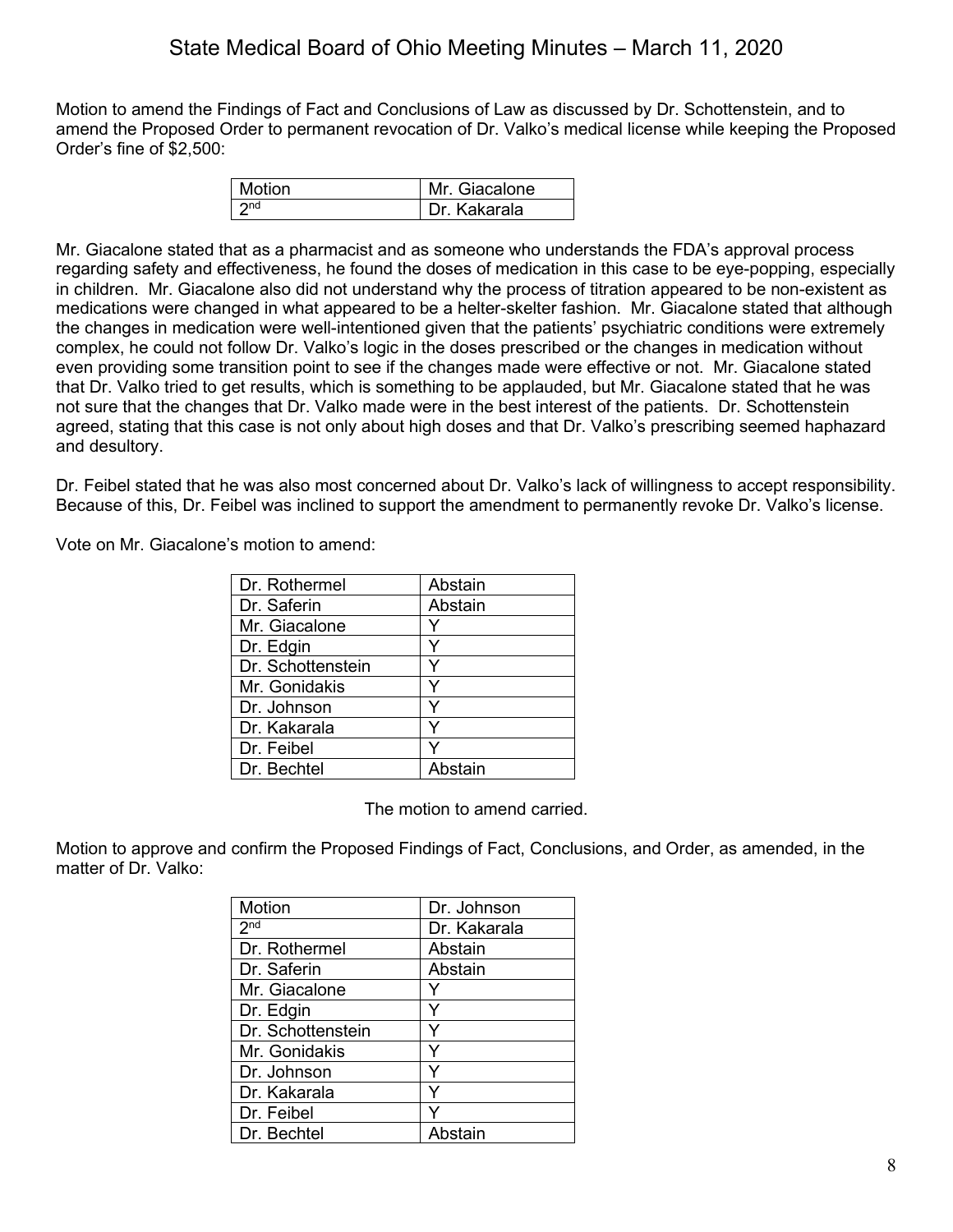The motion carried.

# **Peter Zavell, M.D.**

Dr. Schottenstein directed the Board's attention to the matter of Peter Zavell, M.D. No objections were filed. Ms. Lee was the Hearing Examiner.

Dr. Schottenstein stated that a request to address the Board has been filed on behalf of Dr. Zavell. Five minutes will be allowed for that address.

Neither Dr. Zavell nor his counsel was present in the meeting at this time. The Board decided to come back to this matter later in the meeting when Dr. Zavell and/or his counsel is available.

## **FINDINGS, ORDERS, AND JOURNAL ENTRIES**

Dr. Schottenstein stated that in the following matters, the Board issued Notices of Opportunity for Hearing, and documentation of Service was received for each. There were no timely requests for hearing filed, and more than 30 days have elapsed since the mailing of the Notices. These matters are therefore before the Board for final disposition. These matters, except for the matters of Ms. Banks and Dr. Ring, are non-disciplinary in nature, and therefore all Board members may vote.

## **Thomas Gerard Feeny, P.A.**

Dr. Schottenstein stated that on October 23, 2019, the Board issued a Notice of Opportunity for Hearing to Thomas Gerard Feeny, P.A., informing him that the State Medical Board of Ohio proposed to deny his application for prescriptive authority as a physician assistant because, although he is currently licensed to practice as a physician assistant, he has not provided documentation to the Board that he has completed a master's degree or higher from an accredited program, and has not previously held prescriptive authority while practicing in another jurisdiction, or while in the armed forces, national guard, or in the United States public health service commissioned corps.

Motion to find that the facts set forth in the October 23, 2019 Notice of Opportunity for Hearing have been proven to be true by a preponderance of the evidence, and that the Board enter an Order, effective immediately upon mailing, denying Mr. Feeny's application:

| <b>Motion</b>     | Mr. Giacalone |
|-------------------|---------------|
| 2 <sub>nd</sub>   | Dr. Johnson   |
| Dr. Rothermel     |               |
| Dr. Saferin       |               |
| Mr. Giacalone     |               |
| Dr. Edgin         |               |
| Dr. Schottenstein | ٧             |
| Mr. Gonidakis     | ٧             |
| Dr. Johnson       | Y             |
| Dr. Kakarala      | Y             |
| Dr. Feibel        | v             |
| Dr. Bechtel       |               |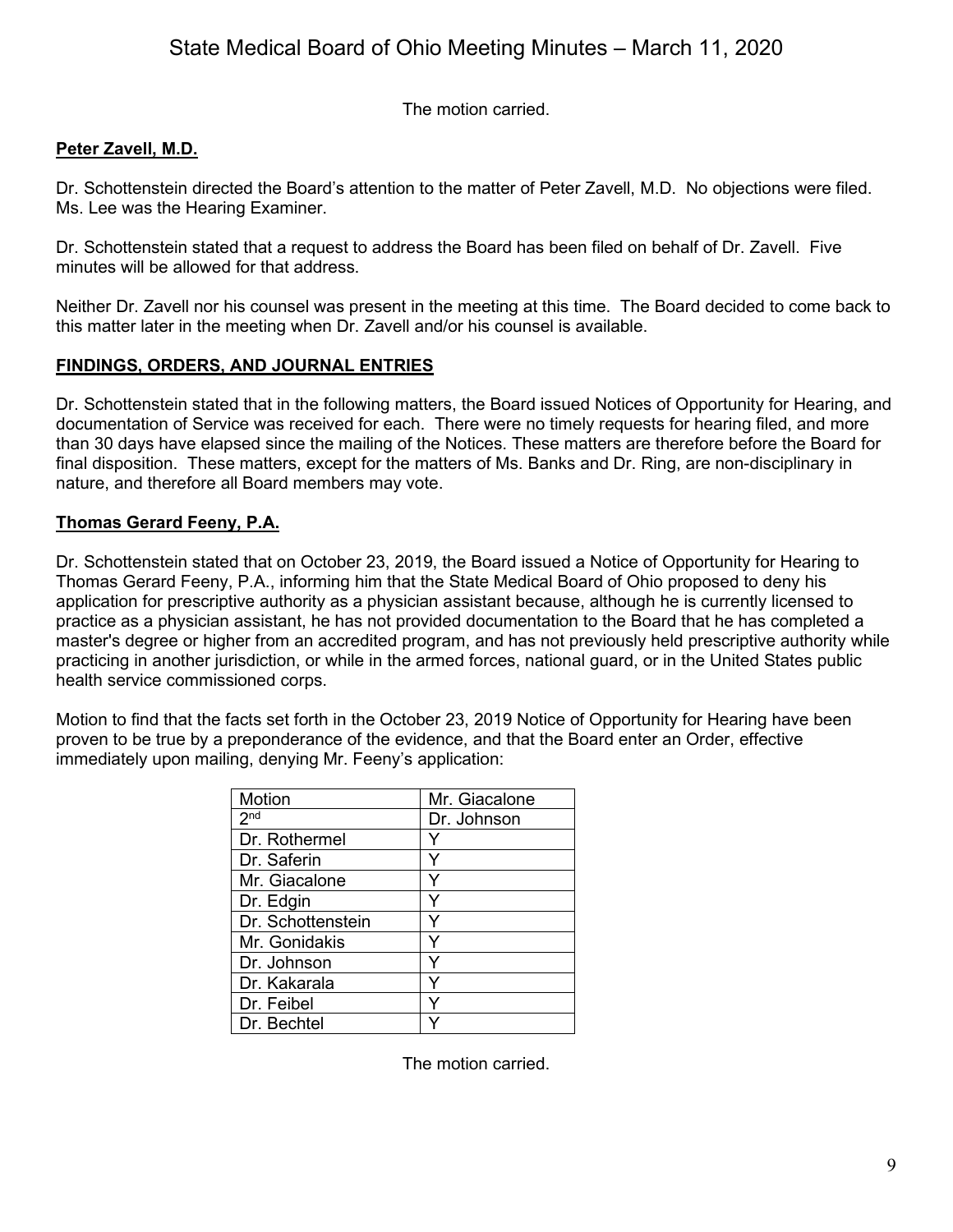### **Amy Lynn Glines, M.T.**

Dr. Schottenstein stated that on January 8, 2020, the Board issued a Notice of Opportunity for Hearing to Amy Lynn Glines, M.T., informing her that the State Medical Board of Ohio proposed to approve her application for restoration of her license to practice massage therapy, provided that she take and pass the Massage and Bodywork Licensing Examination (MBLEx) due to the fact that Ms. Glines has not engaged in the active practice of massage therapy for more than two years.

Motion to find that the facts set forth in the January 8, 2020 Notice of Opportunity for Hearing have been proven to be true by a preponderance of the evidence, and that the Board enter an Order, effective immediately upon mailing, approving Ms. Glines' application, provided that she takes and passes the MBLEx within six months of the mailing of the Notice of Opportunity for Hearing?

| Motion            | Dr. Bechtel |
|-------------------|-------------|
| 2 <sup>nd</sup>   | Dr. Edgin   |
| Dr. Rothermel     |             |
| Dr. Saferin       |             |
| Mr. Giacalone     |             |
| Dr. Edgin         |             |
| Dr. Schottenstein |             |
| Mr. Gonidakis     |             |
| Dr. Johnson       | Υ           |
| Dr. Kakarala      | ٧           |
| Dr. Feibel        | ٧           |
| Dr. Bechtel       |             |

The motion carried.

#### **Leslie N. Hellman, M.T.**

Dr. Schottenstein stated that on October 23, 2019, the Board issued a Notice of Opportunity for Hearing to Leslie N. Hellman, M.T., informing him that the State Medical Board of Ohio proposed to deny his application for a certificate to practice massage therapy because he does not hold a diploma or certificate from a school, college or institution in another state or jurisdiction that meets the Board's required course of instruction, and hasn't held a current license, registration or certificate of good standing for massage therapy in another state for at least the preceding five years.

Motion to find that the facts set forth in the October 23, 2019 Notice of Opportunity for Hearing have been proven to be true by a preponderance of the evidence, and that the Board enter an Order, effective immediately upon mailing, denying Mr. Hellman's application:

| Motion            | Dr. Bechtel |
|-------------------|-------------|
| 2 <sub>nd</sub>   | Dr. Saferin |
| Dr. Rothermel     |             |
| Dr. Saferin       |             |
| Mr. Giacalone     |             |
| Dr. Edgin         |             |
| Dr. Schottenstein |             |
| Mr. Gonidakis     |             |
| Dr. Johnson       | Y           |
| Dr. Kakarala      | Y           |
| Dr. Feibel        | Y           |
| Dr. Bechtel       |             |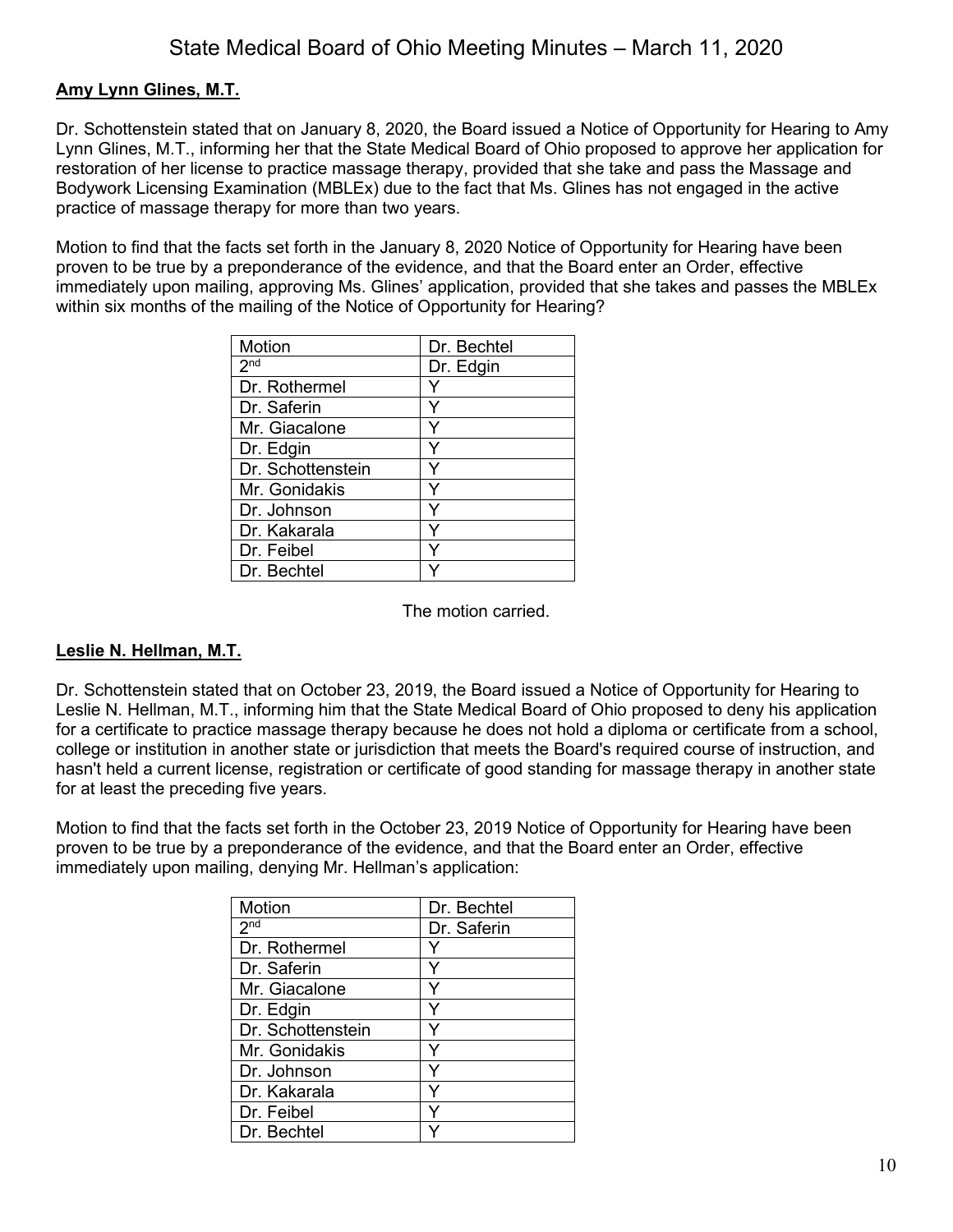The motion carried.

### **Raquel Lynn Pearce, R.C.P.**

Dr. Schottenstein stated that on October 23, 2019, the Board issued a Notice of Opportunity for Hearing to Raquel Lynn Pearce informing her that the State Medical Board of Ohio proposed to deny her application for a limited permit to practice respiratory care because applications for a limited permit must be submitted within one year following the date of graduation from a respiratory care educational program. Because Ms. Pearce graduated from the University of Akron on or about May 6, 2018, but submitted her application for a limited permit on August 21, 2019, she was not an eligible recipient.

Motion to find that the facts set forth in the October 23, 2019 Notice of Opportunity for Hearing have been proven to be true by a preponderance of the evidence, and that the Board enter an Order, effective immediately upon mailing, denying Ms. Pearce's application:

| Motion            | Dr. Bechtel |
|-------------------|-------------|
| 2 <sup>nd</sup>   | Dr. Saferin |
| Dr. Rothermel     |             |
| Dr. Saferin       |             |
| Mr. Giacalone     |             |
| Dr. Edgin         |             |
| Dr. Schottenstein |             |
| Mr. Gonidakis     | Y           |
| Dr. Johnson       | Y           |
| Dr. Kakarala      |             |
| Dr. Feibel        |             |
| Dr. Bechtel       |             |

The motion carried.

#### **Leah Quiana Penrice, M.T.**

Dr. Schottenstein stated that on November 13, 2019, the Board issued a Notice of Opportunity for Hearing to Leah Quiana Penrice, M.T., informing her that the State Medical Board of Ohio proposed to approve her application for restoration of her license to practice massage therapy, provided that she take and pass the MBLEx, due to the fact that Ms. Penrice has not engaged in the active practice of massage therapy for more than two years.

Motion to find that the facts set forth in the November 13, 2019 Notice of Opportunity for Hearing have been proven to be true by a preponderance of the evidence, and that the Board enter an Order, effective immediately upon mailing, approving Ms. Penrice's application, provided that she takes and passes the MBLEx within six months of the mailing of the Notice of Opportunity for Hearing:

| Motion            | Dr. Edgin   |
|-------------------|-------------|
| 2 <sup>nd</sup>   | Dr. Saferin |
| Dr. Rothermel     |             |
| Dr. Saferin       |             |
| Mr. Giacalone     |             |
| Dr. Edgin         |             |
| Dr. Schottenstein |             |
| Mr. Gonidakis     |             |
| Dr. Johnson       |             |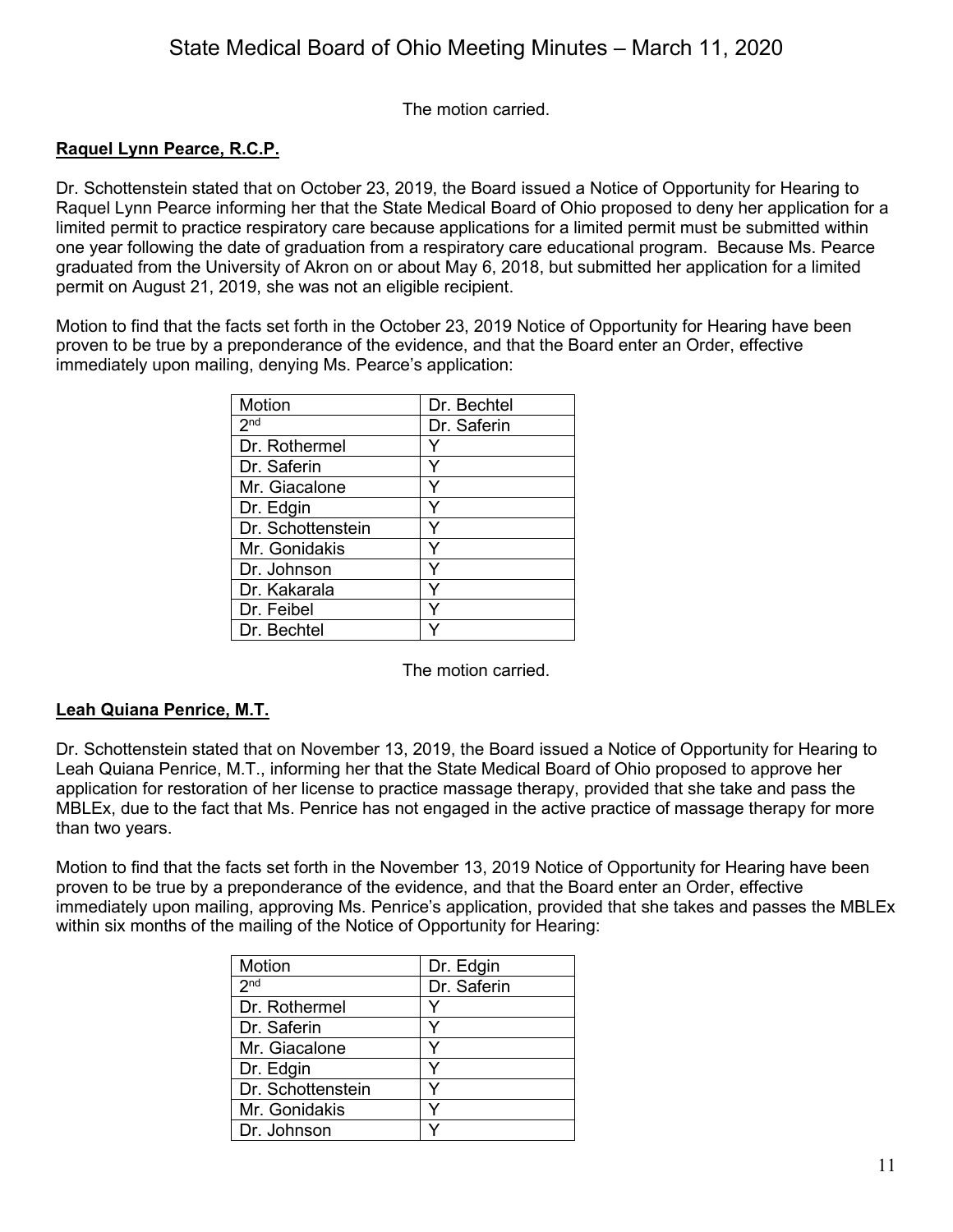| Dr. Kakarala |  |
|--------------|--|
| Dr. Feibel   |  |
| Dr Bechtel   |  |

The motion carried.

## **Lisa Mae Schmidt, R.C.P.**

Dr. Schottenstein stated that on September 17, 2019, the Board issued a Notice of Opportunity for Hearing to Lisa Mae Schmidt, R.C.P., informing her that the State Medical Board of Ohio proposed to deny her application for a license to practice respiratory care because, although she passed the Certified Respiratory Therapist (CRT) examination conducted on June 21, 2013, the Board only recognizes completion of CRT examinations passed prior to January 1, 2015, so long as the application is filed within three years of the date of passing. Furthermore, Ms. Schmidt has not held a current license, registration or certificate of good standing for respiratory care issued in another state, nor has she ever held a license to practice respiratory care in another state.

Motion to find that the facts set forth in the September 17, 2019 Notice of Opportunity for Hearing have been proven to be true by a preponderance of the evidence, and that the Board enter an Order, effective immediately upon mailing, denying Ms. Schmidt's application:

| Motion            | Dr. Bechtel |
|-------------------|-------------|
| 2 <sub>nd</sub>   | Dr. Edgin   |
| Dr. Rothermel     |             |
| Dr. Saferin       |             |
| Mr. Giacalone     |             |
| Dr. Edgin         |             |
| Dr. Schottenstein |             |
| Mr. Gonidakis     |             |
| Dr. Johnson       | ٧           |
| Dr. Kakarala      | v           |
| Dr. Feibel        |             |
| Dr. Bechtel       |             |

The motion carried.

## **Lisa Marie Turkovich, M.T.**

Dr. Schottenstein stated that on November 13, 2019, the Board issued a Notice of Opportunity for Hearing to Lisa Marie Turkovich, M.T., informing her that the State Medical Board of Ohio proposed to approve her application for restoration of her certificate to practice massage therapy provided that she take and pass the MBLEx due to the fact that Ms. Turkovich has not engaged in the active practice of massage therapy for more than two years.

Motion to find that the facts set forth in the November 13, 2019 Notice of Opportunity for Hearing have been proven to be true by a preponderance of the evidence, and that the Board enter an Order, effective immediately upon mailing, approving Ms. Turkovich's application, provided that she takes and passes the MBLEx within six months of the mailing of the Notice of Opportunity for Hearing:

| Motion          | Dr. Bechtel |
|-----------------|-------------|
| 2 <sub>nd</sub> | Dr. Edgin   |
| Dr. Rothermel   |             |
| Dr. Saferin     |             |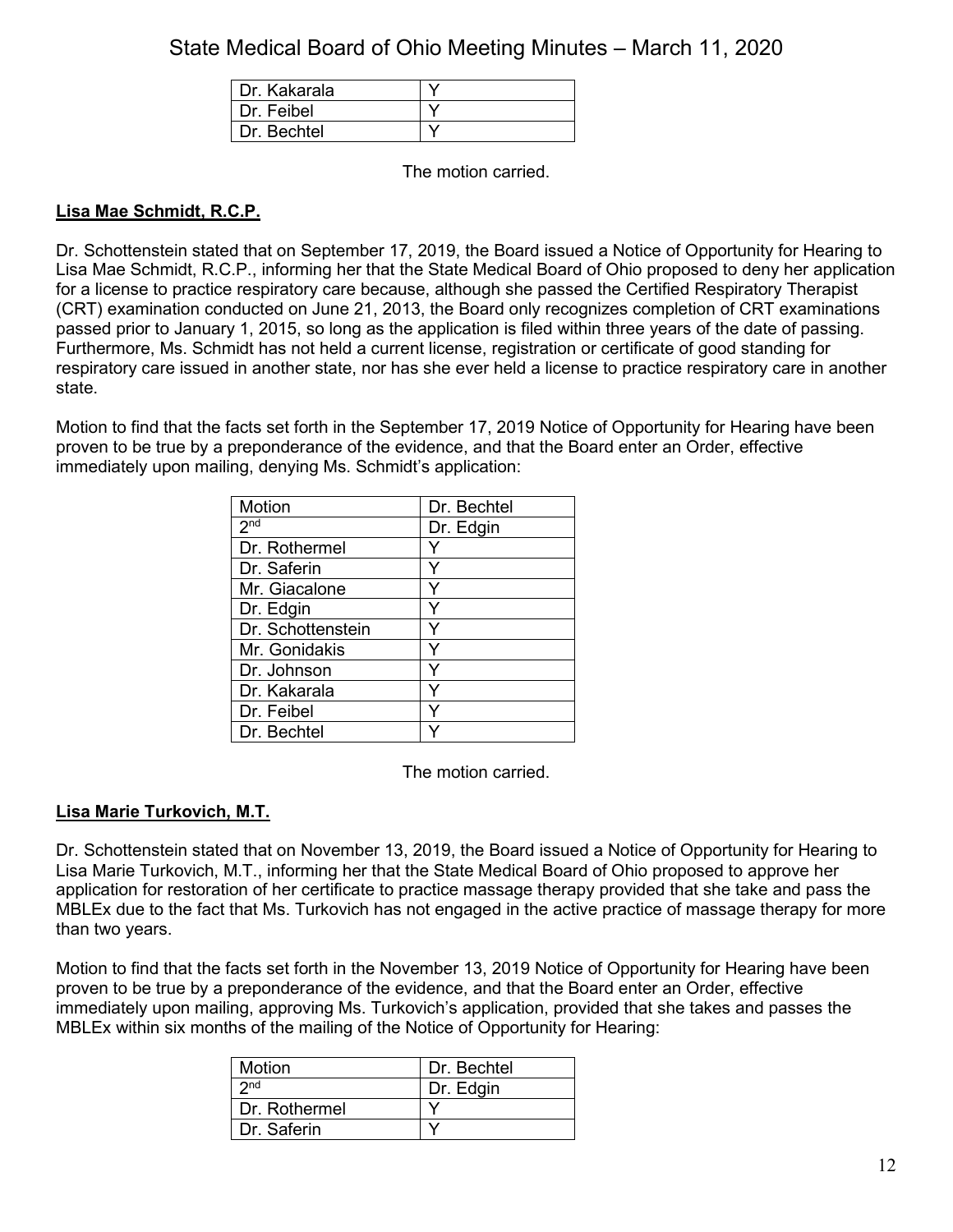| Mr. Giacalone     |  |
|-------------------|--|
| Dr. Edgin         |  |
| Dr. Schottenstein |  |
| Mr. Gonidakis     |  |
| Dr. Johnson       |  |
| Dr. Kakarala      |  |
| Dr. Feibel        |  |
| Dr. Bechtel       |  |

The motion carried.

# **Elizabeth Marie Wagler, M.T.**

Dr. Schottenstein stated that on December 11, 2019, the Board issued a Notice of Opportunity for Hearing to Elizabeth Marie Wagler, M.T., informing her that the State Medical Board of Ohio proposed to approve her application for restoration of her license to practice massage therapy, provided that she take and pass the Massage and Bodywork Licensing Examination (MBLEx) due to the fact that Ms. Wagler has not engaged in the active practice of massage therapy for more than two years.

Motion to find that the facts set forth in the December 11, 2019 Notice of Opportunity for Hearing have been proven to be true by a preponderance of the evidence, and that the Board enter an Order, effective immediately upon mailing, approving Ms. Wagler's application, provided that she takes and passes the MBLEx within six months of the mailing of the Notice of Opportunity for Hearing:

| <b>Motion</b>     | Dr. Bechtel  |
|-------------------|--------------|
| 2 <sup>nd</sup>   | Dr. Kakarala |
| Dr. Rothermel     |              |
| Dr. Saferin       |              |
| Mr. Giacalone     |              |
| Dr. Edgin         |              |
| Dr. Schottenstein |              |
| Mr. Gonidakis     |              |
| Dr. Johnson       | Y            |
| Dr. Kakarala      | Υ            |
| Dr. Feibel        | ٧            |
| Dr. Bechtel       |              |

The motion carried.

Dr. Schottenstein stated that the matters of Ms. Banks and Dr. Ring are disciplinary in nature, and therefore the Secretary and Supervising Member must abstain from voting. In these matters, Dr. Rothermel served as Secretary and Dr. Saferin served as Supervising Member.

## **LaToya Nachelle Banks, M.T.**

Dr. Schottenstein stated that on October 16, 2019, the Board issued a Notice of Opportunity for Hearing to Ms. Banks stating that the Medical Board intended to consider disciplinary action regarding her license to practice massage therapy in Ohio. The allegations contained in the Board's Notice of Opportunity for Hearing are based upon Ms. Banks' submission of her June 1, 2019 renewal application, in which she disclosed a December 6, 2017 conviction in the Scioto County Court of Common Pleas, to one felony count of Illegal Conveyance of Drugs of Abuse onto Grounds of a Specified Governmental Facility, in violation of Section 2921.36(A)(2)(G)(2), to which she was sentenced to nine months of incarceration, followed by three years of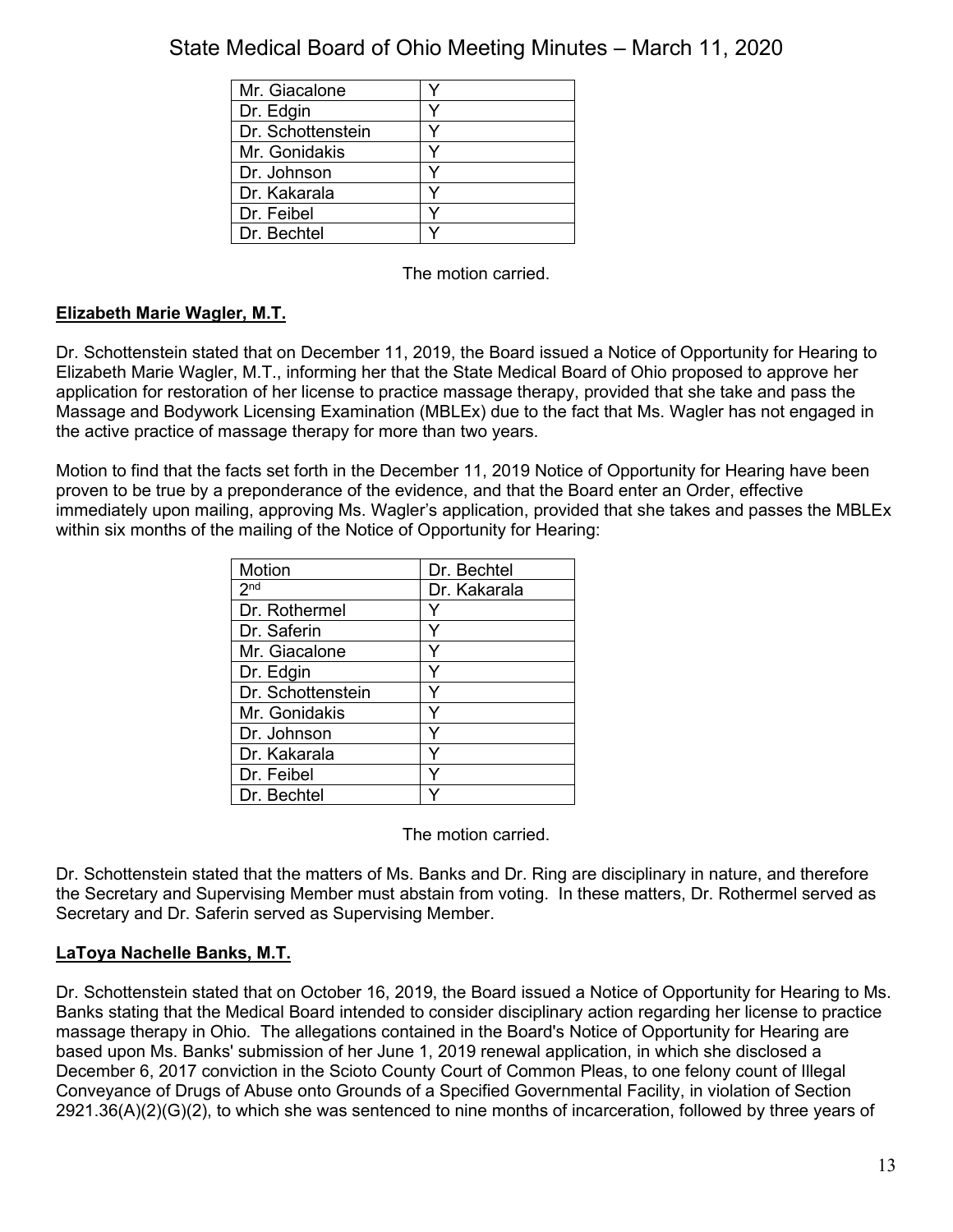Post Release Control. The conviction was based upon Ms. Banks illegally conveying drugs to an incarcerated family member.

Dr. Schottenstein suggested that the Board adopt an order to non-permanently revoke Ms. Banks' license and to levy a fine of \$8,000, in accordance with the Board's fining guidelines. Dr. Schottenstein stated that there is more information about this case the he would like to know, so that information may be provided if Ms. Banks is inclined to apply for another license.

Mr. Giacalone commented that the Board does not know what kind of drugs were conveyed to Ms. Banks' incarcerated family member, whether it was something like marijuana or something more significant such as opioids. In the absence of such information, Mr. Giacalone was inclined to support Dr. Schottenstein's suggested order.

Motion to find that the allegations set forth in the October 16, 2019 Notice of Opportunity for Hearing have been proven to be true by a preponderance of the evidence; and to enter an Order, effective immediately upon mailing, revoking Ms. Bank's license to practice massage therapy and levying a fine of \$8,000.

| l Motion | Dr. Bechtel  |
|----------|--------------|
| nd 7     | Dr. Kakarala |

Mr. Giacalone questioned whether a fine should be included in the motion. In response to a question from Dr. Bechtel, Ms. Anderson stated that the Board's fining guidelines provide for a fine of \$8,000 to \$20,000 for this violation. Ms. Anderson reminded the Board that it is not bound by the fining guidelines and may choose a fine outside that range.

**Dr. Bechtel stated the he wished to modify his motion so that the fine is removed.** No Board member objected to the change in the motion. The change in the motion was accepted.

A vote was taken on Dr. Bechtel's motion:

| Dr. Rothermel     | Abstain |
|-------------------|---------|
| Dr. Saferin       | Abstain |
| Mr. Giacalone     |         |
| Dr. Edgin         |         |
| Dr. Schottenstein | v       |
| Mr. Gonidakis     |         |
| Dr. Johnson       |         |
| Dr. Kakarala      |         |
| Dr. Feibel        | v       |
| Dr. Bechtel       |         |

The motion carried.

#### **Joseph J. Ring, D.O.**

Dr. Schottenstein stated that on November 13, 2019, the Board issued a Notice of Opportunity for Hearing to Dr. Ring stating that the Medical Board intended to consider disciplinary action regarding his license to practice osteopathic medicine and surgery in Ohio. The allegations contained in the Board's Notice of Opportunity for Hearing are based upon a May 15, 2019 Consent Agreement For Order of Probation and Preceptor, issued by the Arizona Board of Osteopathic Examiners in Medicine and Surgery, that placed that doctor's license on probation for three years and ordered the doctor to work with a preceptor to oversee patient care, controlled substance prescribing and medical record keeping. The May 2019 Arizona Consent Agreement was based on the finding that Dr. Ring had failed to query the Controlled Substance Prescription Monitoring Program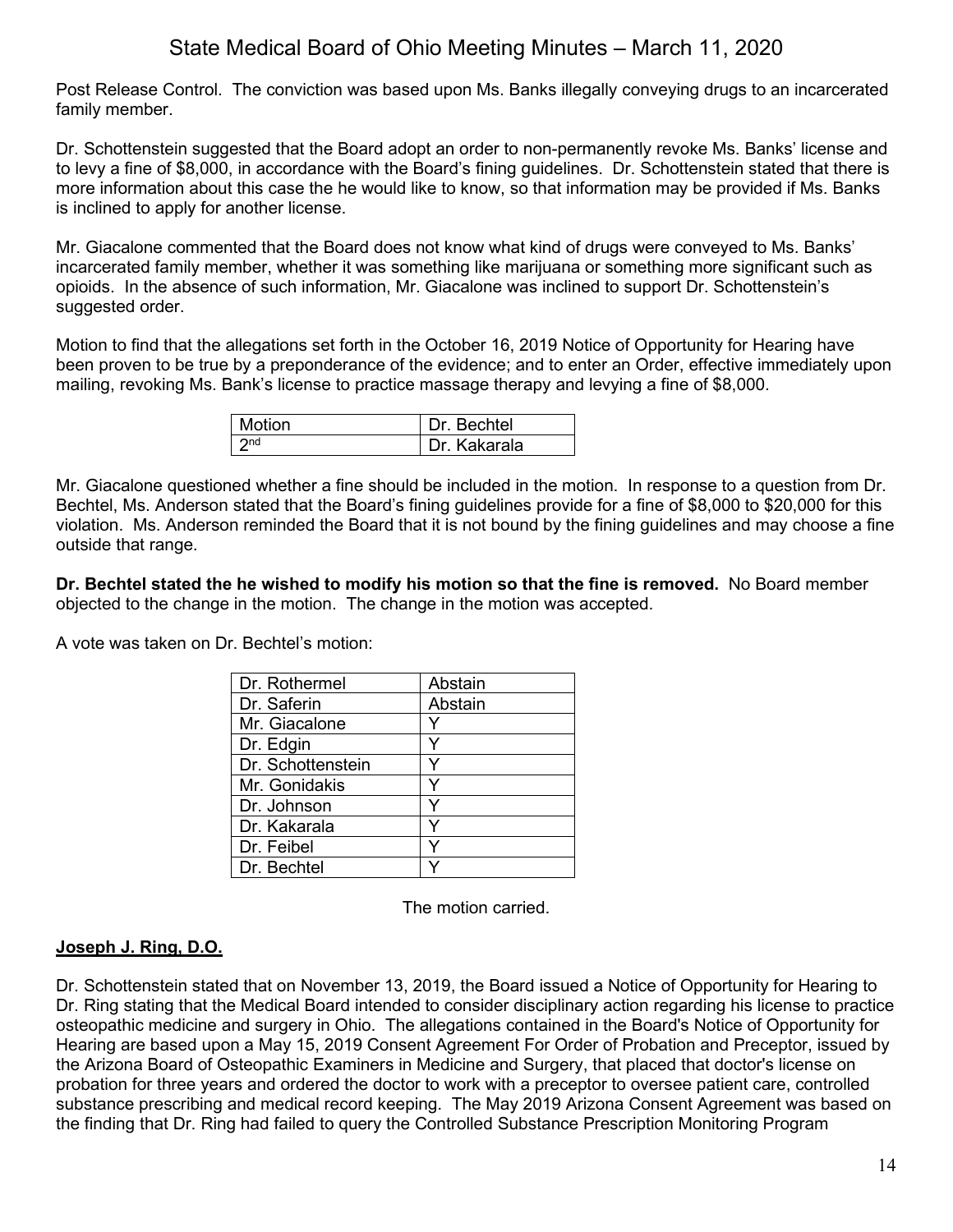database before certifying 70 patients for medical marijuana, and that he had deviated from the standard of care in the treatment of five patients.

Dr. Schottenstein recommended placing Dr. Ring under probationary terms and conditions until he has a full and unrestricted license in Arizona. Dr. Schottenstein also recommended a fine of \$3,500 based on the minimal standards violations occurring after September 29, 2015.

Mr. Giacalone observed that, according to the documentation from Arizona, Dr. Ring prescribed opioids and benzodiazepines to patients with sleep apnea, "which has a risk of profound sedation, respiratory depression, coma and death." Mr. Giacalone further quoted the Arizona documentation: "One patient displayed possible drug seeking behavior yet Respondent continued to prescribe controlled substances." Lastly, Dr. Ring "prescribed a large dose and number of oxycodone … even though the patient had only been on hydrocodone in the recent past." Mr. Giacalone favored a suspension of Dr. Ring's Ohio medical license and suggested a suspension period of at least 90 days. Mr. Giacalone stated that Dr. Ring is not practicing in Ohio anyway, but the suspension sends a message. Dr. Kakarala and Dr. Schottenstein agreed.

Motion to issue an Order to suspend Dr. Ring's Ohio medical license for a minimum of 90 days. Conditions for reinstatement of Dr. Ring's license shall include full compliance with the May 2019 Arizona Consent Agreement. Upon reinstatement, Dr. Ring's Ohio license will be on probation until he holds a full and unrestricted license in Arizona. During probation, Dr. Ring shall do the following:

- Provide quarterly declarations of compliance with the Ohio Order.
- Provide evidence of compliance with the May 2019 Arizona Consent Agreement.
- Provide any updates that Dr. Ring also provides to the Arizona Board of Osteopathic Examiners in Medicine and Surgery.
- Obtain a monitoring physician, approved by the Board, before commencing practice in Ohio.

Dr. Ring shall also be levied a fine of \$3,500 based on conduct occurring on or after September 29, 2015:

| Motion            | Dr. Bechtel   |
|-------------------|---------------|
| 2 <sub>nd</sub>   | Mr. Giacalone |
| Dr. Rothermel     | Abstain       |
| Dr. Saferin       | Abstain       |
| Mr. Giacalone     |               |
| Dr. Edgin         |               |
| Dr. Schottenstein |               |
| Mr. Gonidakis     |               |
| Dr. Johnson       |               |
| Dr. Kakarala      | ٧             |
| Dr. Feibel        |               |
| Dr. Bechtel       |               |

The motion carried.

## **Peter Zavell, M.D.**

Ms. Anderson stated that, per Dr. Zavell's attorney, Dr. Zavell will not address the Board today.

Dr. Schottenstein stated that no objections were filed in the matter of Dr. Zavell. Ms. Lee was the Hearing Examiner.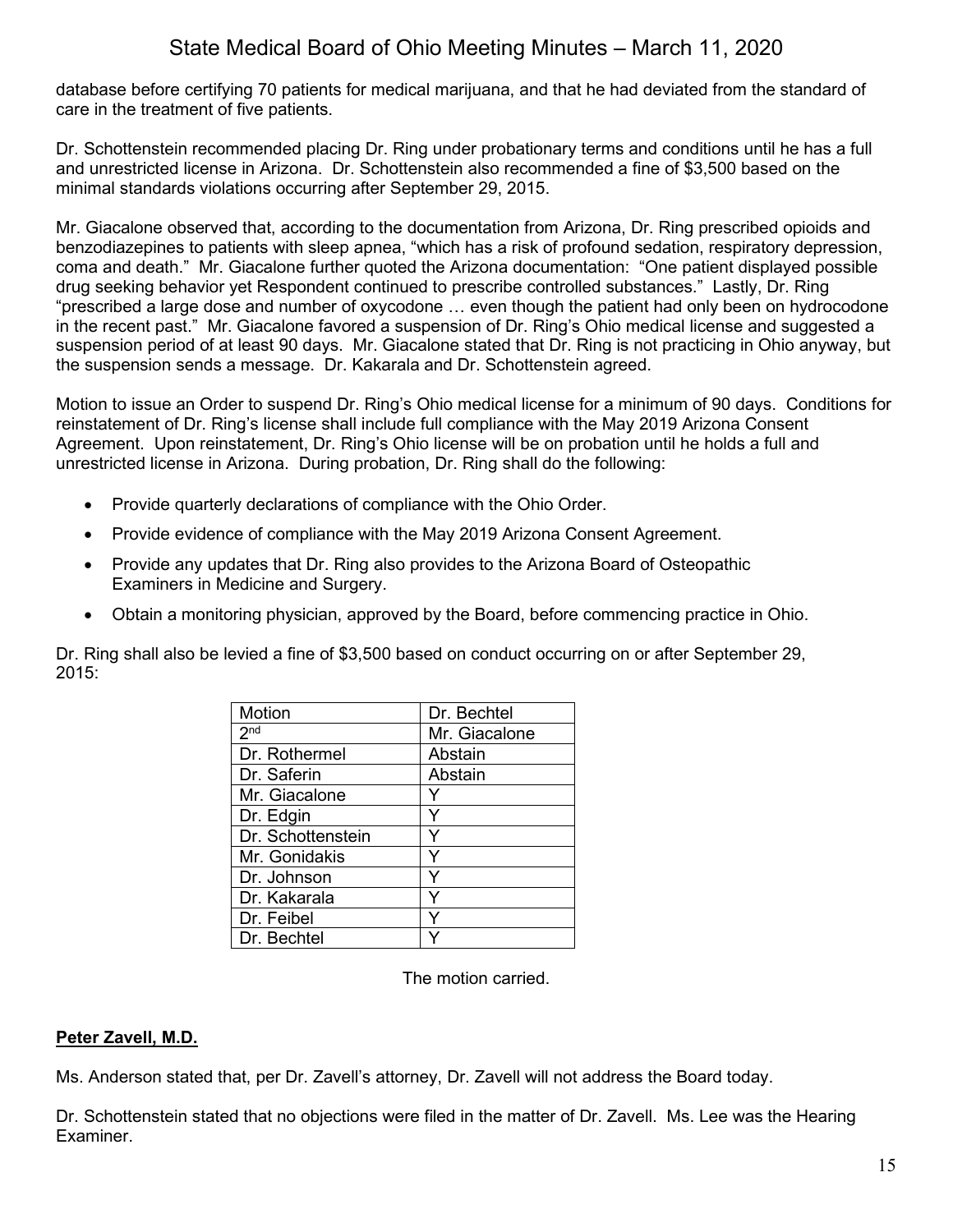Motion to approve and confirm the Proposed Findings of Fact, Conclusions, and Order in the matter of Dr. Zavell:

| Motion          | Mr. Gonidakis |
|-----------------|---------------|
| 2 <sub>nd</sub> | Mr. Giacalone |

Dr. Schottenstein stated that he will now entertain discussion in the above matter.

Mr. Giacalone agreed with the Proposed Order, stating that he saw no reason to pile on in this situation. Mr. Giacalone that Dr. Zavell had tried to make business decisions based on advice from certified public accountants and attorneys. Mr. Giacalone stated that while the ultimate responsibility is Dr. Zavell's, he did not feel that Dr. Zavell had intentionally done anything inappropriate and he simply got caught up in something. Mr. Giacalone observed that Dr. Zavell had been referred by a colleague of his and that numerous other people had also been involved. Mr. Giacalone further observed that Dr. Zavell had to have a witness impact statement, indicating the he was also a victim in this matter.

Mr. Giacalone reiterated that he agreed with the Proposed Order to grant Dr. Zavell's license and to take no further action. Mr. Giacalone opined that it would be a travesty to do anything else.

In response to questions from Dr. Feibel, Ms. Anderson stated that if the Proposed Order is adopted, it will not be reported to the National Practitioners Databank. However, the Notice of Opportunity for Hearing and the Board Order will be posted to the Ohio eLicense website. Consequently, Dr. Zavell's profile on that website will include an indication of "Yes" under the heading "Disciplinary Action Taken," though when one clicks on the link one will see that the Board took no further action.

Dr. Feibel noted that on the eLicense website, it will look like the Board took an action against Dr. Zavell even though it did not. Dr. Feibel suggested that the Board discuss these situations at a future meeting. Dr. Feibel committed that as a patient, he would not go to a physician who he thought had a formal disciplinary action.

Mr. Giacalone agreed that Dr. Feibel had a point, noting that unless one clicked on the "Yes" link one would not know that the Board did not take a formal disciplinary action. Mr. Giacalone acknowledged that the Notice of Opportunity for Hearing was a public document, but he asked if the Board could choose not to post it to the website and have it available upon request. Ms. Pollock stated that the eLicense website does not belong to the Board, but is for the State of Ohio.

Vote on Mr. Gonidakis' motion to approve:

| Abstain |
|---------|
| Abstain |
|         |
|         |
|         |
|         |
|         |
|         |
|         |
|         |
|         |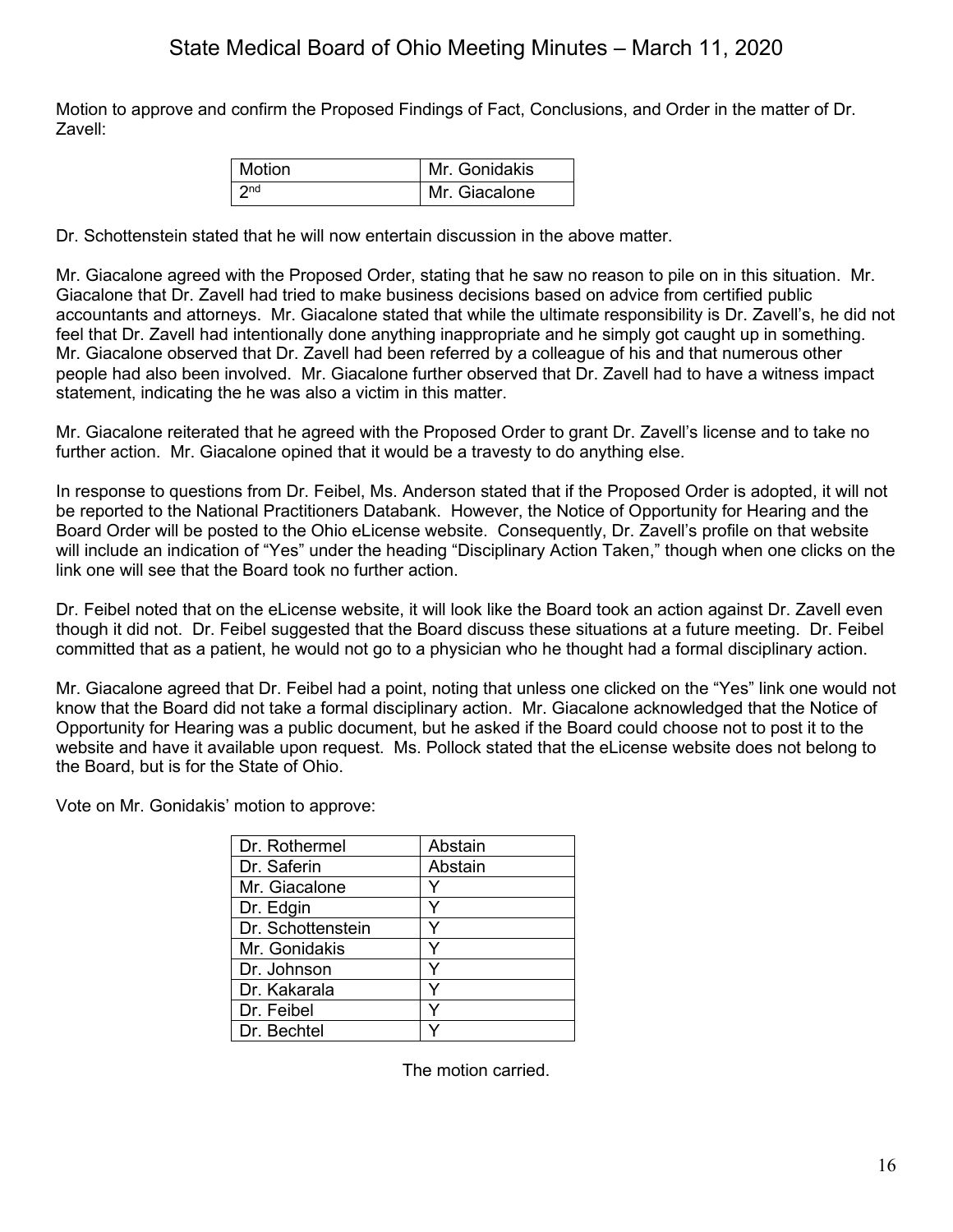### **EXECUTIVE SESSION**

Motion to go into Executive Session to confer with the Medical Board's attorneys on matters of pending or imminent court action, and for the purpose of deliberating on proposed consent agreements in the exercise of the Medical Board's quasi-judicial capacity; and to consider the appointment, employment, dismissal, discipline, promotion, demotion, or compensation of a public employee or official:

| <b>Motion</b>     | Dr. Saferin  |
|-------------------|--------------|
| 2 <sup>nd</sup>   | Dr. Kakarala |
| Dr. Rothermel     |              |
| Dr. Saferin       |              |
| Mr. Giacalone     |              |
| Dr. Edgin         |              |
| Dr. Schottenstein |              |
| Mr. Gonidakis     |              |
| Dr. Johnson       |              |
| Dr. Kakarala      |              |
| Dr. Feibel        |              |
| Dr. Bechtel       |              |

The motion carried.

The Board went into Executive Session at 10:52 a.m. and returned to public session at 11:29 p.m.

### **SETTLEMENT AGREEMENTS**

#### **Paul A. Kirila, D.O.**

Motion to ratify the proposed Permanent Surrender/Retirement with Paul A. Kirila, D.O.

| Motion            | Dr. Kakarala |
|-------------------|--------------|
| 2 <sub>nd</sub>   | Dr. Johnson  |
| Dr. Rothermel     | Abstain      |
| Dr. Saferin       | Abstain      |
| Mr. Giacalone     |              |
| Dr. Edgin         | Y            |
| Dr. Schottenstein |              |
| Mr. Gonidakis     | Y            |
| Dr. Johnson       | Y            |
| Dr. Kakarala      | Y            |
| Dr. Feibel        |              |
| Dr. Bechtel       | Abstain      |

The motion carried.

#### **Mahmud M. Kara, M.D.**

Motion to ratify the proposed Permanent Surrender with Mahmud M. Kara, M.D.:

| <b>Motion</b>   | Dr. Kakarala |
|-----------------|--------------|
| 2 <sub>nd</sub> | Dr. Johnson  |
| Dr. Rothermel   | Abstain      |
| Dr. Saferin     | Abstain      |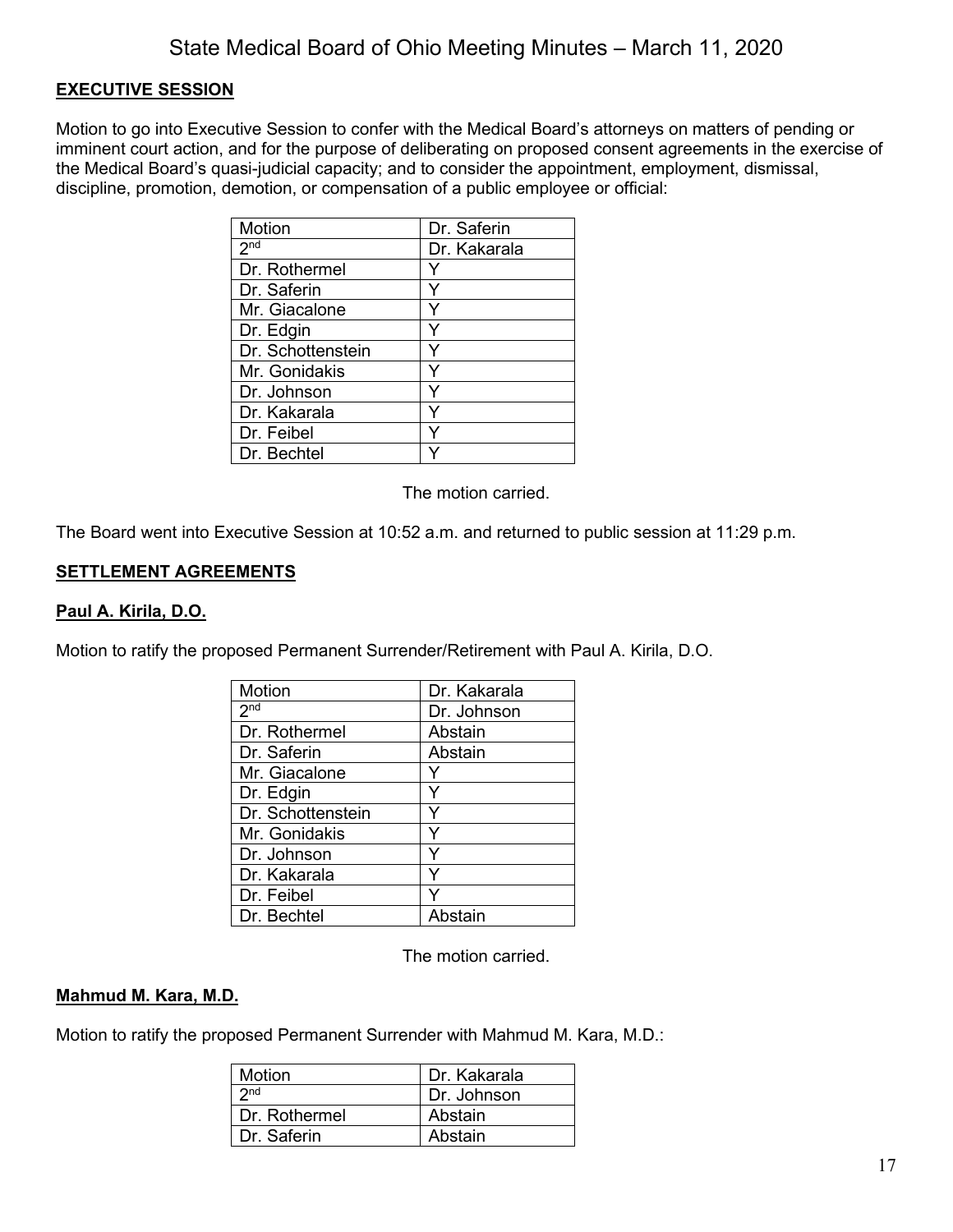| Mr. Giacalone     |  |
|-------------------|--|
| Dr. Edgin         |  |
| Dr. Schottenstein |  |
| Mr. Gonidakis     |  |
| Dr. Johnson       |  |
| Dr. Kakarala      |  |
| Dr. Feibel        |  |
| Dr. Bechtel       |  |

The motion carried.

## **Jaydutt B. Patel, M.D.**

Motion to ratify the proposed Probationary Consent Agreement with Jaydutt B. Patel, M.D.:

| <b>Motion</b>     | Dr. Johnson  |
|-------------------|--------------|
| 2 <sup>nd</sup>   | Dr. Kakarala |
| Dr. Rothermel     | Abstain      |
| Dr. Saferin       | Abstain      |
| Mr. Giacalone     |              |
| Dr. Edgin         |              |
| Dr. Schottenstein |              |
| Mr. Gonidakis     | Y            |
| Dr. Johnson       | Y            |
| Dr. Kakarala      | ⋎            |
| Dr. Feibel        |              |
| Dr. Bechtel       |              |

The motion carried.

### **Robert James Brauer, D.O.**

Motion to ratify the proposed Consent Agreement with Robert James Brauer, D.O.:

| Motion            | Dr. Johnson  |
|-------------------|--------------|
| 2 <sup>nd</sup>   | Dr. Kakarala |
| Dr. Rothermel     | Abstain      |
| Dr. Saferin       | Abstain      |
| Mr. Giacalone     |              |
| Dr. Edgin         |              |
| Dr. Schottenstein |              |
| Mr. Gonidakis     | Y            |
| Dr. Johnson       | ٧            |
| Dr. Kakarala      | Y            |
| Dr. Feibel        |              |
| Dr. Bechtel       | Abstain      |

The motion carried.

### **Trent D. Ranville**

Motion to ratify the proposed Permanent Withdrawal with Trent D. Ranville: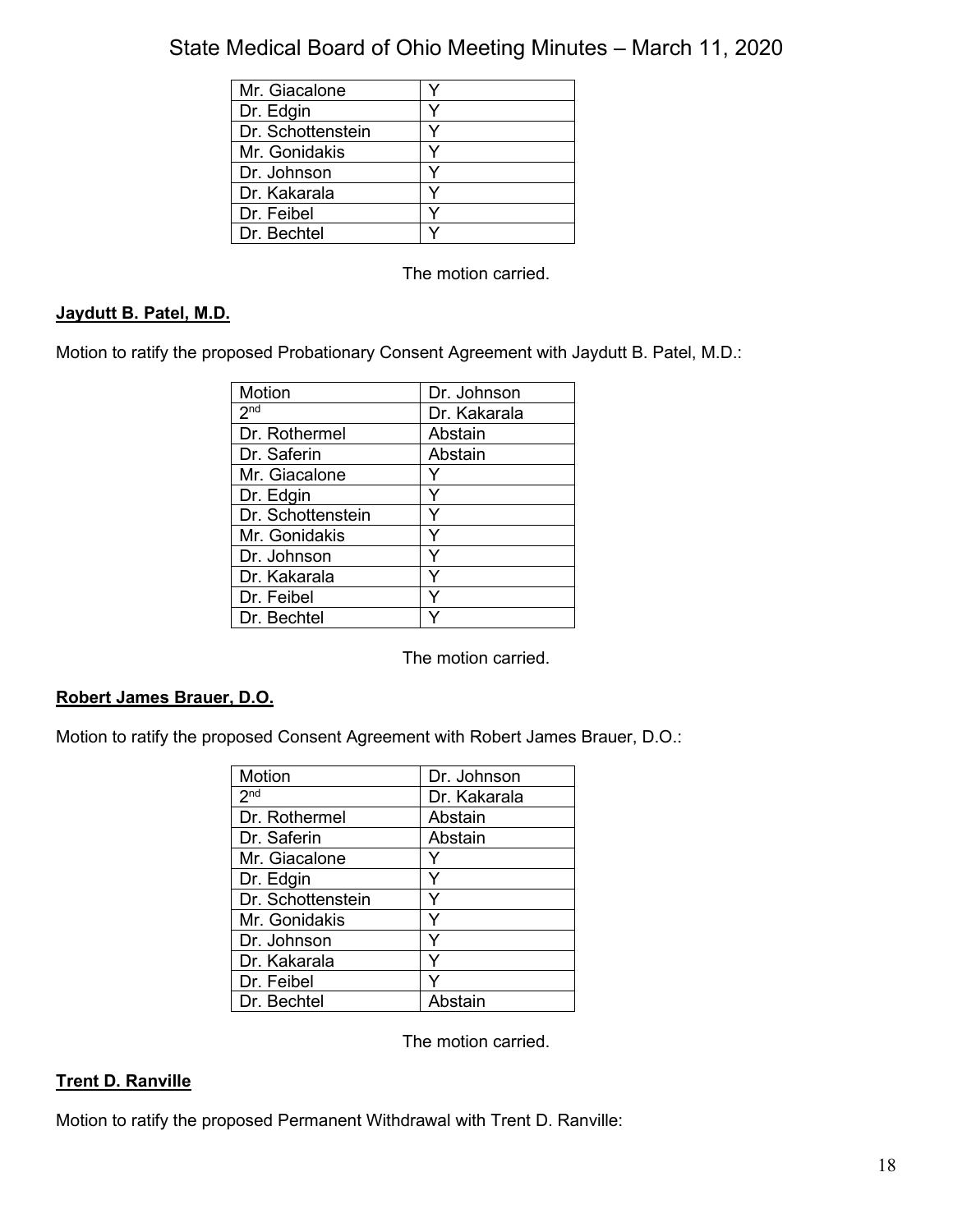| Motion            | Dr. Bechtel  |
|-------------------|--------------|
| 2 <sub>nd</sub>   | Dr. Kakarala |
| Dr. Rothermel     | Abstain      |
| Dr. Saferin       | Abstain      |
| Mr. Giacalone     |              |
| Dr. Edgin         |              |
| Dr. Schottenstein |              |
| Mr. Gonidakis     |              |
| Dr. Johnson       |              |
| Dr. Kakarala      |              |
| Dr. Feibel        |              |
| Dr. Bechtel       | Ahstain      |

The motion carried.

# **Manish Raj Gupta, M.D.**

Motion to ratify the proposed Permanent Surrender with Manish Raj Gupta, M.D.:

| Motion            | Dr. Johnson  |
|-------------------|--------------|
| 2 <sub>nd</sub>   | Dr. Kakarala |
| Dr. Rothermel     | Abstain      |
| Dr. Saferin       | Abstain      |
| Mr. Giacalone     |              |
| Dr. Edgin         | Y            |
| Dr. Schottenstein |              |
| Mr. Gonidakis     | Y            |
| Dr. Johnson       | Y            |
| Dr. Kakarala      | Y            |
| Dr. Feibel        | ٧            |
| Dr. Bechtel       | Abstain      |

The motion carried.

### **Kenyadus Hollins, L.M.T.**

Motion to ratify the proposed Permanent Surrender with Kenyadus Hollins, L.M.T.:

| <b>Motion</b>     | Dr. Johnson  |
|-------------------|--------------|
| 2 <sub>nd</sub>   | Dr. Kakarala |
| Dr. Rothermel     | Abstain      |
| Dr. Saferin       | Abstain      |
| Mr. Giacalone     |              |
| Dr. Edgin         | Y            |
| Dr. Schottenstein |              |
| Mr. Gonidakis     | v            |
| Dr. Johnson       | Υ            |
| Dr. Kakarala      | ٧            |
| Dr. Feibel        | v            |
| Dr. Bechtel       |              |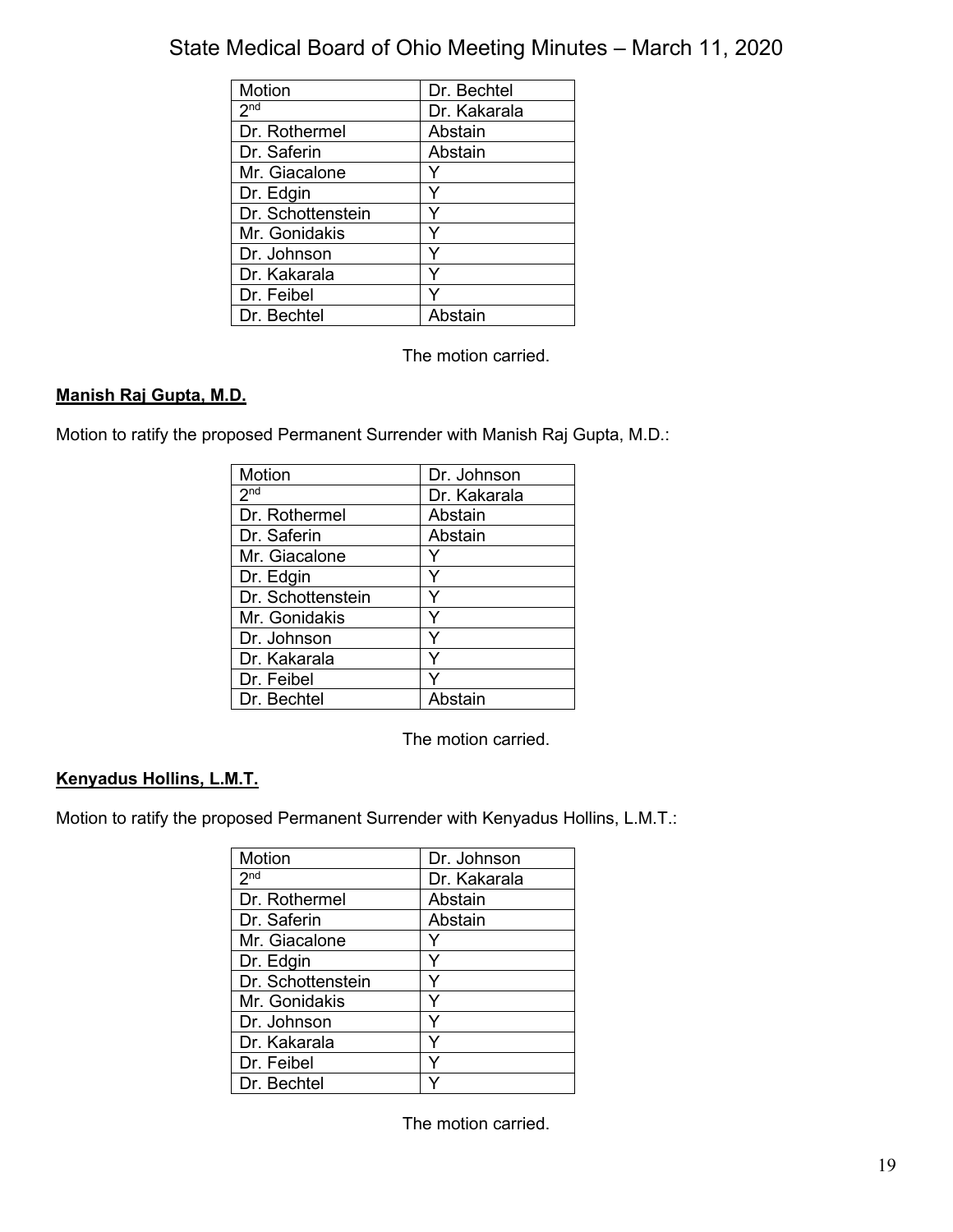### **NOTICES OF OPPORTUNITY FOR HEARING, ORDERS OF SUMMARY SUSPENSION, ORDERS OF IMMEDIATE SUSPENSION, AND ORDERS OF AUTOMATIC SUSPENSION**

Ms. Marshall presented the following Citations to the Board for consideration:

- 1. Marcus F. Cox, M.D.: Based on allegations of two instances of sexual misconduct that took place in 2017 and 2018.
- 2. William Louis Houser, M.D.: Based on a federal felony for failure to pay taxes.
- 3. John Kavlich, M.D.: Based on noncompliance with the probationary terms under his October 2018 Step I Consent Agreement.
- 4. Leonid Macheret, M.D.: To be issued to a physician with a prior disciplinary record with the Board, based on alleged violations of minimal standards of care in the treatment of nine patients.
- 5. Jornel M. Rivera, D.O.: Based on a guilty plea that has been accepted by a federal court.
- 6. Shawn M. Swick, M.D.: Based on noncompliance with the probationary terms under his December 2018 Step I Consent Agreement.
- 7. Michael Sorkis Zahra, M.D.: Based on action taken by the Illinois Department of Financial and Professional Regulation, Division of Professional Regulation.
- 8. Roger Dale Anderson, M.D.: An Immediate Suspension, based on recent convictions, including illegal dispensing of controlled substances.
- 9. Kenneth Hanover, M.D..: A Summary Suspension, based on violation of his December 2018 Step II Consent Agreement.
- 10. William R. Danko, M.D.: Based on the physician's receipt of intervention in lieu of conviction for a drugrelated felony.

Dr. Schottenstein asked if any Board member wished to discuss a proposed citation separately. Dr. Feibel stated that he would like to discuss Citation #1 separately.

Dr. Feibel stated that he is very concerned about the allegations in Citation #1, which appear to him to be sexual assault. Dr. Feibel questioned why Citation #1 was not a summary suspension so that the physician is not a danger to society.

Ms. Marshall stated that the Board does not always receive information about incidents when they occur, noting that the timeframe of the alleged assault in Citation #1 is not recent. Ms. Marshall stated to a summary suspension must meet two requirements. First, there must be clear and convincing evidence of a violation; second, there must be a risk of immediate serious harm to the public. Ms. Marshall stated that the immediacy requirement is more difficult to reach legally when the acts are remote in time. Ms. Marshall stated that this factors are considered by the Secretary and Supervising Member and the assistant attorneys general.

Dr. Feibel commented that the Board has no knowledge of whether this physician is continuing these actions and people just have not come forward. Dr. Feibel stated that he is concerned about this particular situation because of the egregiousness of the allegations. Ms. Marshall stated that the Board must always weigh the needs for due process. Ms. Marshall continued that evidence is required to support a summary suspension and not knowing whether a situation is continuing does not constitute evidence. In the matter of Citation #1, it was not felt that the legal burden for a summary suspension had been met. Ms. Marshall stated that if additional evidence is received by the Board, this physician can be cited again with a summary suspension if appropriate.

Dr. Feibel stated that he remains uncomfortable with Citation #1 and the lack of a summary suspension.

Motion to approve and issue proposed Citation #8, an Immediate Suspension: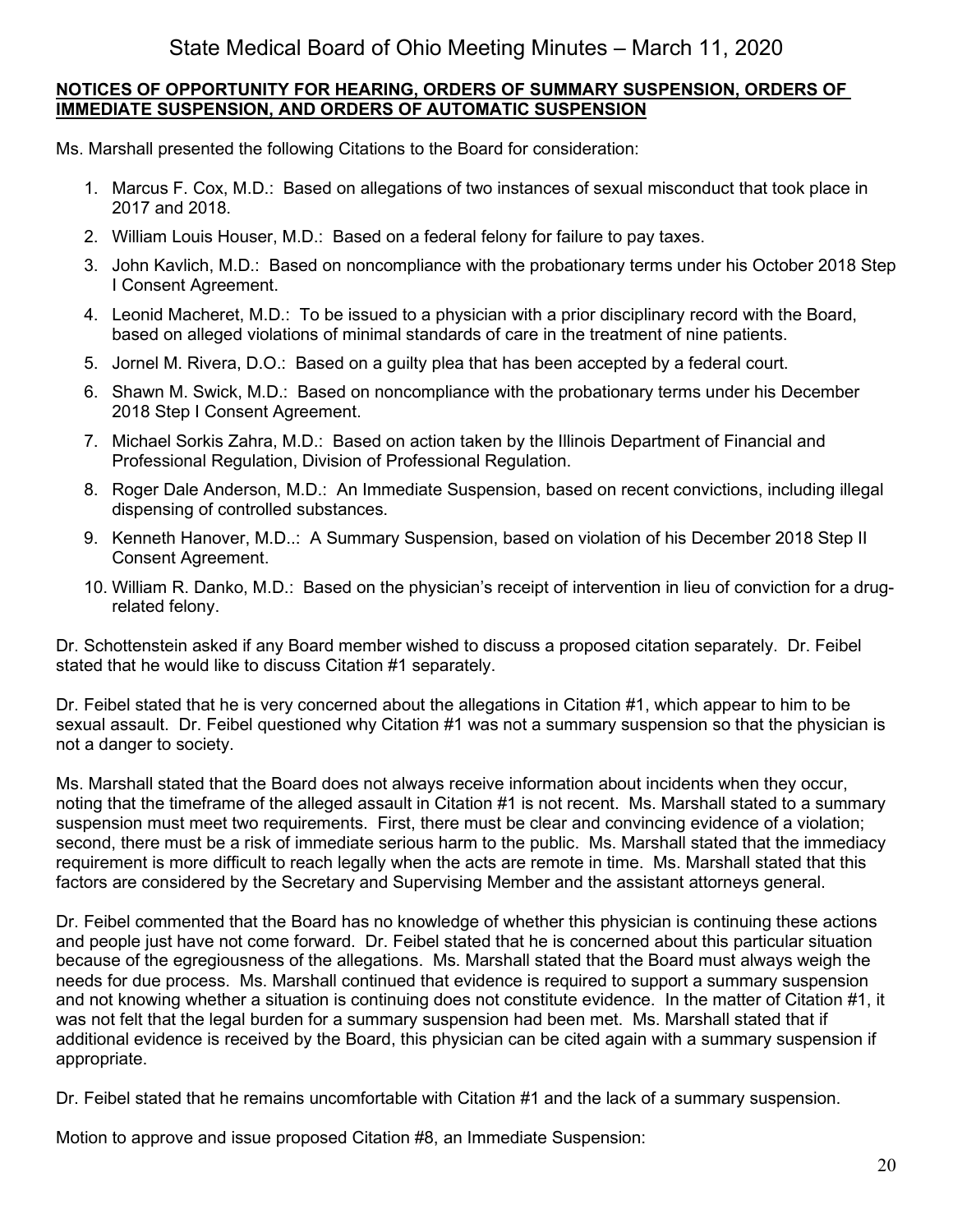| Motion            | Dr. Kakarala |
|-------------------|--------------|
| 2 <sup>nd</sup>   | Dr. Johnson  |
| Dr. Rothermel     | Abstain      |
| Dr. Saferin       | Abstain      |
| Mr. Giacalone     |              |
| Dr. Edgin         | Y            |
| Dr. Schottenstein | Y            |
| Mr. Gonidakis     | ٧            |
| Dr. Johnson       | ٧            |
| Dr. Kakarala      |              |
| Dr. Feibel        |              |
| Dr. Bechtel       | Abstain      |

The motion carried.

Motion to approve and issue proposed Citation #9, a Summary Suspension:

| Motion            | Dr. Johnson |
|-------------------|-------------|
|                   |             |
| 2 <sub>nd</sub>   | Dr. Bechtel |
| Dr. Rothermel     | Abstain     |
| Dr. Saferin       | Abstain     |
| Mr. Giacalone     |             |
| Dr. Edgin         | Y           |
| Dr. Schottenstein | Y           |
| Mr. Gonidakis     | Y           |
| Dr. Johnson       | Y           |
| Dr. Kakarala      | Y           |
| Dr. Feibel        | Y           |
| Dr. Bechtel       |             |

The motion carried.

Motion to approve and issue proposed Citations #'s 2 and 7:

| Motion            | Dr. Johnson  |
|-------------------|--------------|
| 2 <sub>nd</sub>   | Dr. Kakarala |
| Dr. Rothermel     | Abstain      |
| Dr. Saferin       | Abstain      |
| Mr. Giacalone     |              |
| Dr. Edgin         |              |
| Dr. Schottenstein |              |
| Mr. Gonidakis     | Y            |
| Dr. Johnson       | Y            |
| Dr. Kakarala      | Y            |
| Dr. Feibel        | v            |
| Dr. Bechtel       |              |

The motion carried.

Motion to approve and issue proposed Citations #'s 1, 3 through 6, and 10:

| otion | วkarala |
|-------|---------|
| -Mc   | .       |
|       |         |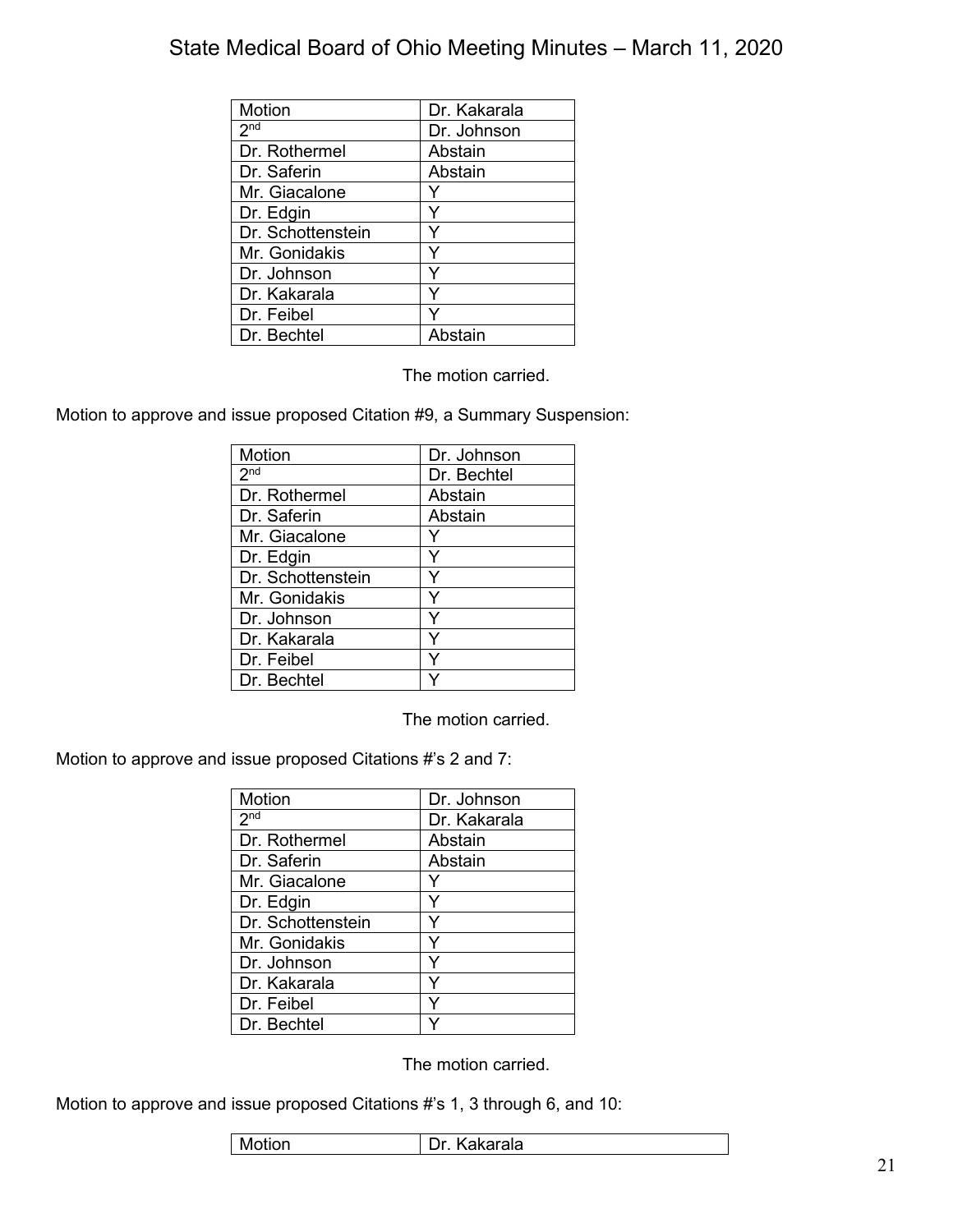| 2 <sub>nd</sub>   | Dr. Edgin                                |
|-------------------|------------------------------------------|
| Dr. Rothermel     | Abstain                                  |
| Dr. Saferin       | Abstain                                  |
| Mr. Giacalone     |                                          |
| Dr. Edgin         |                                          |
| Dr. Schottenstein |                                          |
| Mr. Gonidakis     |                                          |
| Dr. Johnson       |                                          |
| Dr. Kakarala      |                                          |
| Dr. Feibel        | Y (Abstain in the matter of Citation #1) |
| Dr. Bechtel       | Abstain                                  |

The motion carried.

# **OPERATIONS REPORT**

Ms. Loucka stated that the Operations Report did not contain anything of operational concern or significant note at this time.

**COVID-19 Virus:** Ms. Loucka stated that yesterday the Board staff reviewed the Board's operational plan with respect to the COVID-19 virus. Ms. Loucka stated that one of three scenarios:

- The Governor may declare that only essential employees will be working.
- The Governor may declare that only essential employees will work, and they will be working from home.
- The Governor may declare that the entire workforce will be required to work from home.

Ms. Loucka stated that about 12 employees of the Board have been designated as essential in order to keep basic operations going. All Board employees have been asked to update their contact information in the notification system. Ms. Loucka stated that she and Ms. Pollock spent yesterday working on and updating the Board's continuity-of-operations plan. Ms. Loucka stated that the Board stands ready if it needs to go to essential employees only.

**Summary Suspensions:** Ms. Loucka stated that she has asked Ms. Anderson to provide a refresher on summary suspensions.

Ms. Anderson stated that a summary suspension is a pre-hearing suspension of a license, meaning that the license is suspended without a hearing. Consequently, it is constitutionally required that extra due process be involved in the process.

Ms. Anderson continued that under statute, there is a two-pronged procedure before imposing a summary suspension. First, there must be clear and convincing evidence of a violation of the Medical Practices Act. Second, the licensee's continued practice must constitute an immediate and serious harm to the public. Both of these prongs must be met in order to issue a summary suspension.

Ms. Anderson discussed the different levels of burden of proof:

- **Probable Cause**: A more-likely-than-not standard, for an indictment or charge based on probably cause that a criminal violation was committed. This is the lowest burden of proof and is not an indication that anything as been proven yet.
- **Preponderance of the Evidence**: Considered a 51% or more standard, used in most civil actions.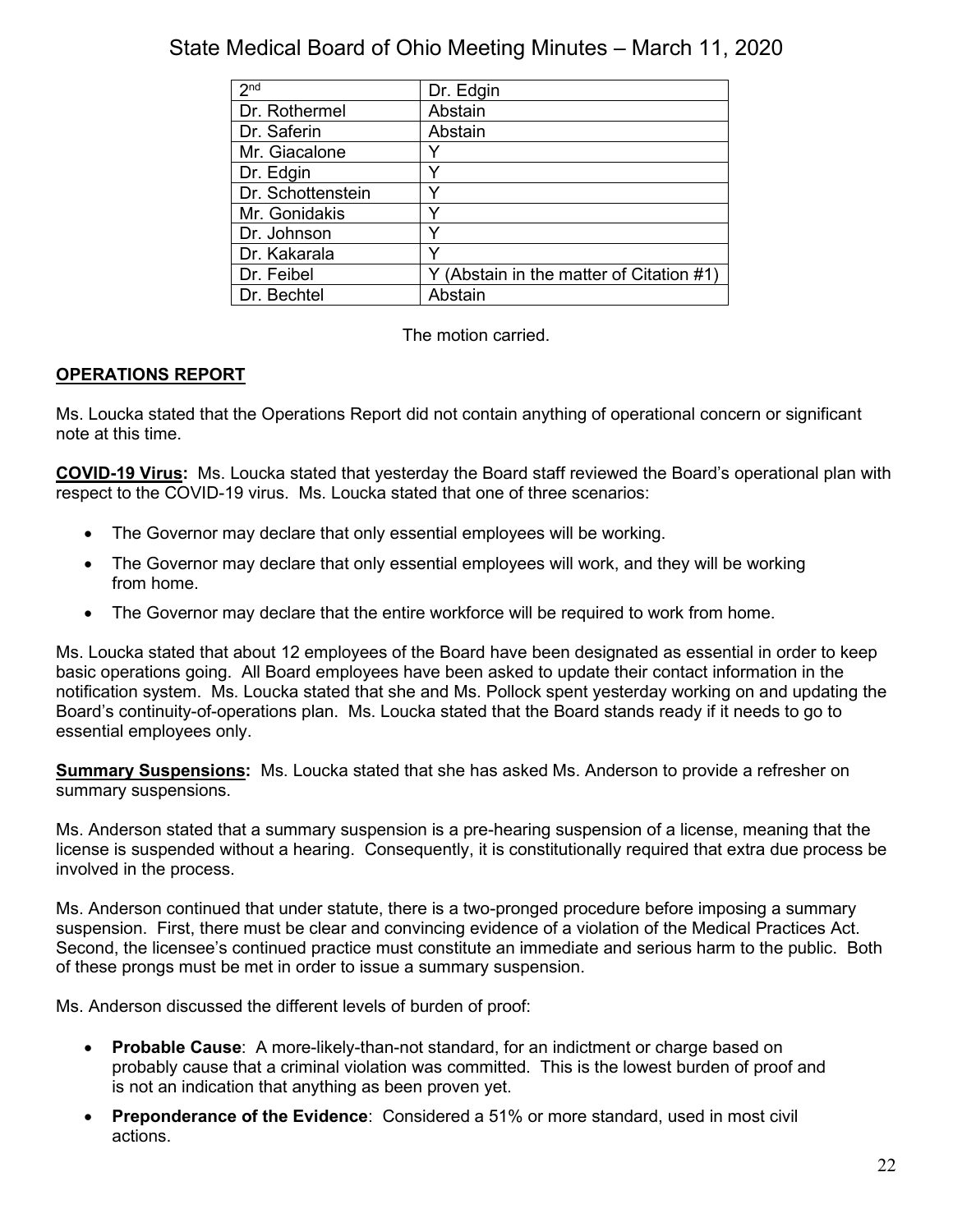- **Reliable, Probative, and Substantial**: This standard is used in most administrative actions, needed in a regular case that comes before the Board.
- **Clear and Convincing**: Greater than Reliable, Probative, and Substantial, this is the standard that must be met for a summary suspension.
- **Beyond a Reasonable Doubt**: The highest burden of proof, used in criminal proceedings.

Ms. Anderson noted that the burden of proof for an indictment is lower than the burden of proof for a summary suspension, which can lead to frustration when someone may be indicted but cannot be summarily suspended. Ms. Anderson further noted that when someone has been convicted of a crime, a specific statute allows the Board to move forward because a higher burden of proof as already been met. Dr. Anderson stated that the Board's enforcement staff makes efforts to do as much as possible with the tools available.

Dr. Schottenstein commented that he often considers the Clear and Convincing standard to be about 70% or greater certainty, while he considers the Beyond a Reasonable Doubt to be a 90% to 100% certainty.

Dr. Feibel stated that he struggles with the fact that when someone is indicted, they are arrested and put through the legal system and is possibly required to post bail. Dr. Feibel stated that the Board's duty is to protect the public and if the Board knows enough through the investigative process to bring an action, there is clear and convincing evidence that the crime or action has occurred. Dr. Feibel stated that if the Board waits for a conviction, it will have allowed the practitioner to practice for a fairly long time. Dr. Feibel opined that the situation concerning Dr. Strauss has indicated how the Board can best protect the public, especially in sexual misconduct cases, so that perpetrator cannot continue their assaults.

Ms. Anderson stated that the Board has tools it can use, such has getting the practitioner to sign a consent agreement to take them out of practice in lieu of the Board conducting an investigation while the criminal case is pending. Ms. Anderson stated that the Board's Sexual Misconduct Committee has discussed pursuing statutory authority to suspend in such situations, though there are significant constitutional hurdles that would have to be worked through.

The Board continued to discuss summary suspensions and burdens of proof. Dr. Schottenstein thanked Ms. Anderson for her presentation.

## **REPORTS BY ASSIGNED COMMITTEES**

## **Medical Marijuana Expert Review Committee Report**

Dr. Bechtel stated that the Medical Marijuana Committee met on February 12, 2020 to review the petitions submitted to the Board to add qualifying conditions to Ohio's Medical Marijuana Control Program. Twentyseven petitions were submitted to the Board during the November 1, 2019 to December 31, 2019 petition period, and those were posted publicly. Dr. Bechtel briefly reviewed the four categories that the petitions were sorted into:

- Category 1: The petition failed to meet the statutory and rule requirements. There were twelve petitions in this category.
- Category 2: The petition was very close to meeting the statutory rules and requirements, with minor details missing. There were no petitions in this category.
- Category 3: The petition was submitted for condition that is already covered. There were six petitions in this category.
- Category 4: The petition met the statutory and rule requirements. There were nine petitions in this category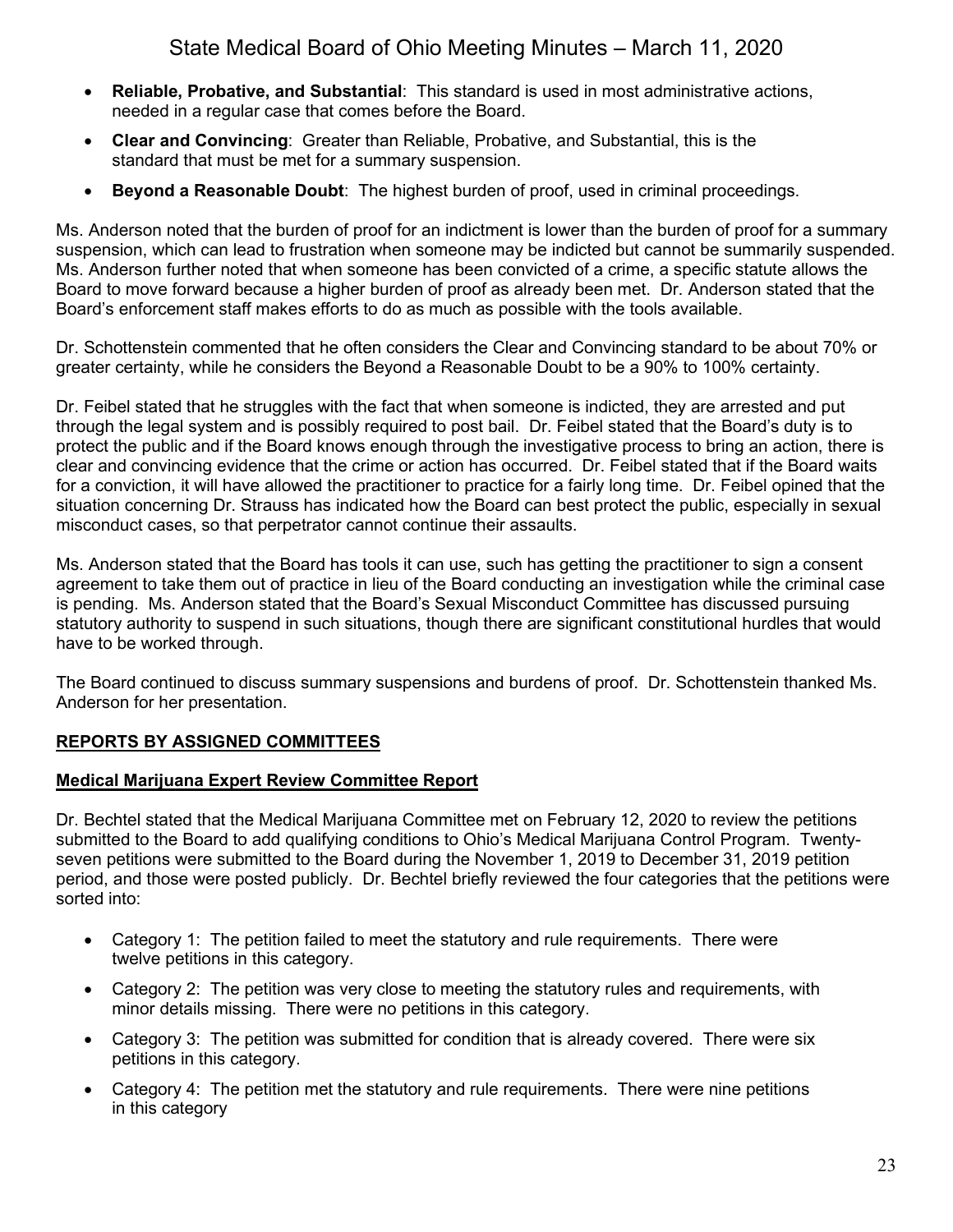Dr. Bechtel stated that one petition in Category 4 requested that cachexia be added as a qualifying condition, and the Committee recommended moving forward with expert review of that petition. Eight other petitions were submitted for conditions that had been previously considered and rejected by the Board last year: Anxiety, autism, depression, insomnia, and opioid use disorder. If there is new evidence presented in a petition for a condition previously rejected, the Committee can consider further expert review.

The Committee agreed that the petitions for anxiety and autism met the requirement, as outlined in Ohio Administrative Code 4731-32-05(G), on the basis of new scientific evidence that was submitted. The Committee recommended rejecting petitions for depression, insomnia, and opioid use disorder.

Motion to reject petitions in Category 1 and Category 3 as well as reject the petitions for depression, insomnia and opioid use disorder as they did not meet the requirements outlined in Ohio Administrative Code 4731-32- 05:

| Motion            | Dr. Edgin   |
|-------------------|-------------|
| 2 <sup>nd</sup>   | Dr. Johnson |
| Dr. Rothermel     |             |
| Dr. Saferin       |             |
| Mr. Giacalone     |             |
| Dr. Edgin         |             |
| Dr. Schottenstein |             |
| Mr. Gonidakis     | Abstain     |
| Dr. Johnson       |             |
| Dr. Kakarala      | ٧           |
| Dr. Feibel        |             |
| Dr. Bechtel       |             |

The motion carried.

#### **Respiratory Care Advisory Council Report.**

Dr. Kakarala stated that the Respiratory Care Advisory Committee met on March 10. The Council discussed the progress of several respiratory care educational programs that had been instructed by the Commission on Accreditation for Respiratory Care to submit corrective action plans for program deficiencies. The Council will continue to follow up on that situation.

Dr. Kakarala continued tha the Council was given a legislative update from Jonathan LaCross on the reciprocity bills pending in the legislature.

Dr. Kakarala stated that a representative from the Ohio Society of Respiratory Care presented the Society's workforce report for 2019. The Council discussed its findings on the present status of the respiratory care workforce in Ohio.

#### **Finance Committee Report**

Dr. Schottenstein stated that due to the small amount of material to discuss this month, the Finance Committee did not meet this morning. Instead, the Finance Committee items will be brought to the full Board at this time.

#### **Minutes Review**

Motion to approve the February 12, 2020 Finance Committee minutes as drafted:

| ∣ Motion | Dr. Edgin |
|----------|-----------|
|----------|-----------|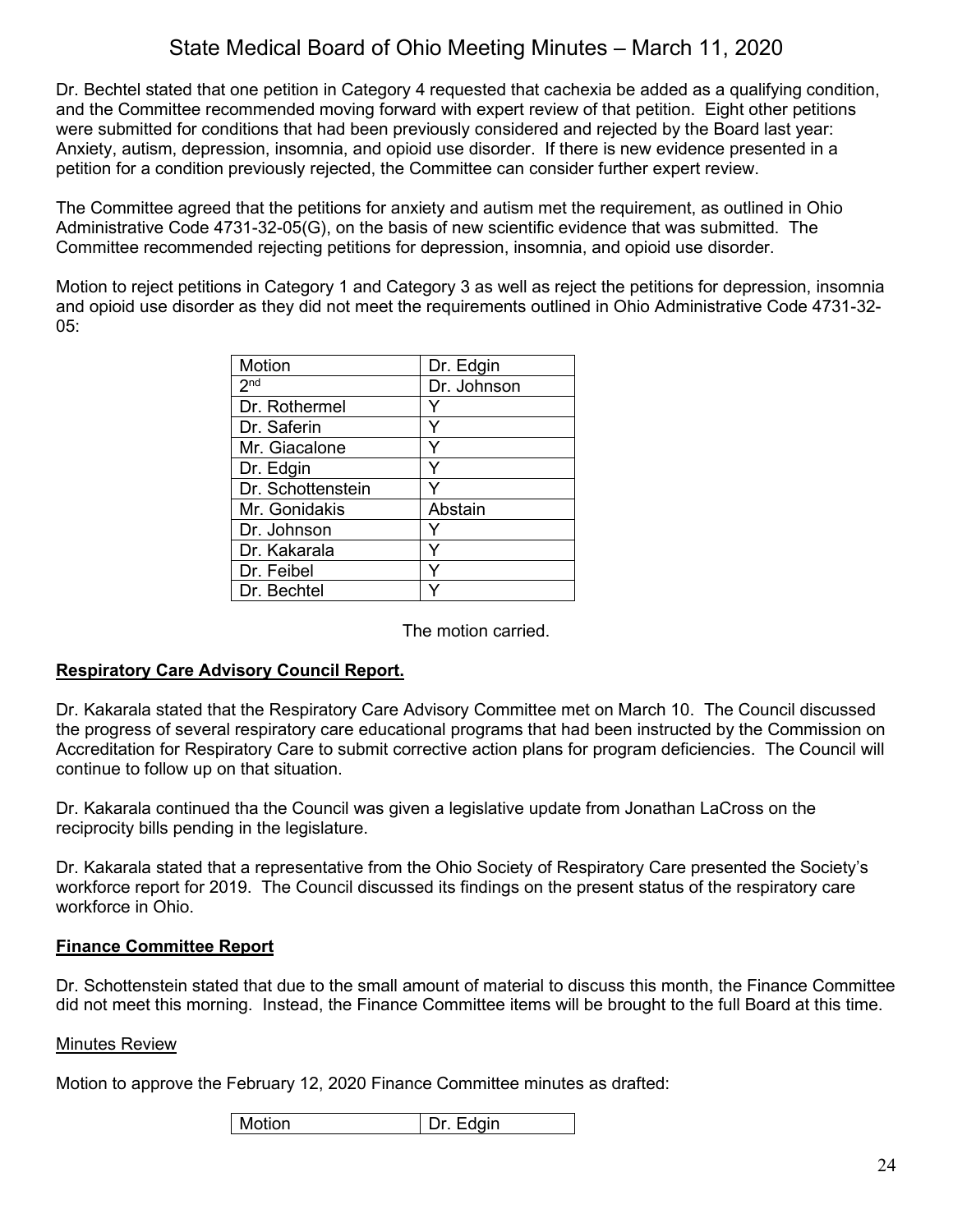| 2 <sub>nd</sub>   | Dr. Saferin |
|-------------------|-------------|
| Dr. Rothermel     |             |
| Dr. Saferin       | v           |
| Mr. Giacalone     |             |
| Dr. Edgin         |             |
| Dr. Schottenstein |             |
| Mr. Gonidakis     |             |
| Dr. Johnson       |             |
| Dr. Kakarala      |             |
| Dr. Feibel        |             |
| Dr. Bechtel       |             |

The motion carried.

## Fiscal Update

Dr. Schottenstein stated that the Board's revenue for January 2020 was \$1, 249, 619 and net fiscal revenue was \$498,510. The Board's cash balance increased to \$5,184,858. Dr. Schottenstein stated that the allied professional groups all renewed their licenses at the end of January, so these are very good numbers for the Board. Additional high revenue is anticipated for every month remaining in this Fiscal Year, especially for June when the respiratory therapists and dieticians renew their licenses. Dr. Schottenstein stated that expenditures are down by 5.7% year-to-date compared to a year ago. Dr. Schottenstein recapped that revenue is up, expenditures are down, and the Board is in a financially health place that is likely to continue.

Dr. Schottenstein stated that the Board will probably spend to the point of its budget allocation instead of under the allocation as has happened historically. This is substantially a function of the Board's sexual misconduct expenditures. Dr. Schottenstein commented that this may lead to future increases in the Board's allocated spending.

Dr. Schottenstein noted that a new category, Historical Case Review, is now included on the financial summary page. The Board paid \$4,610 to reviewers for January 2020, reflecting the slow rate of case review at that time. Dr. Schottenstein stated that thankfully, that rate has increased substantially and is much more on-track now.

The Board received a total of \$30,410.60 for January 2020. Year-to-date, the Board has received a total fo \$105,879 in fines out of a total amount of fines assessed of \$209,000.

## Communications Update

Ms. Pollock stated that the winter edition of the Board's magazine was printed a couple of weeks ago and has been distributed to licensees.

The major focus of Communications continues to be to develop a duty-to-report statewide educational campaign. Communications is also working with the Ohio Department of Public Safety to record interviews to be included in the video, as well as other aspects of the campaign.

Digital communication continues to go well and the Board's website has been a great tool for many things, such as posting updates about coronavirus and other reporting duties. Dr. Schottenstein asked if the Board should send an email blast to license on subjects such as coronavirus. Ms. Pollock stated that emails have been sent to licensees whenever the Department of Health has provided an update or the Centers for Disease Control updates its guidance.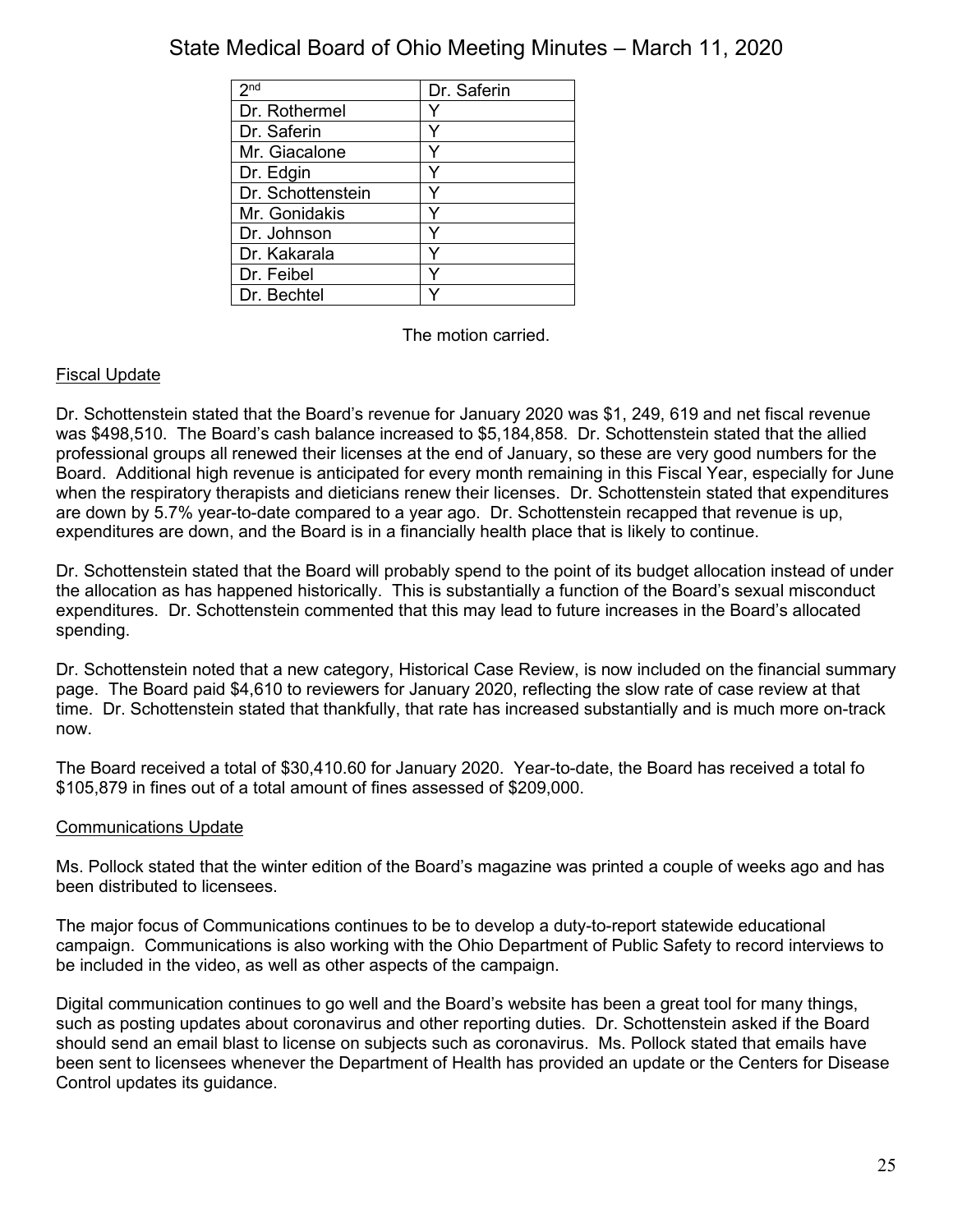### New Business

Motion to approve out of state travel for Ms. Loucka to attend the FSMB Executive Director orientation in Euless, Texas; and to approve any expenses not covered by FSMB, in accordance with state travel policy; and that attendance at the orientation is in connection with Ms. Loucka's responsibilities as Executive Director of the State Medical Board of Ohio:

| <b>Motion</b>     | Dr. Saferin |
|-------------------|-------------|
| 2 <sup>nd</sup>   | Dr. Johnson |
| Dr. Rothermel     |             |
| Dr. Saferin       |             |
| Mr. Giacalone     |             |
| Dr. Edgin         |             |
| Dr. Schottenstein |             |
| Mr. Gonidakis     |             |
| Dr. Johnson       |             |
| Dr. Kakarala      |             |
| Dr. Feibel        |             |
| Dr. Bechtel       |             |

The motion carried.

## **Licensure Committee Report**

Licensure Application Reviews

Hope Carrington, R.C.P.

Dr. Saferin stated that Ms. Carrington has applied for an Ohio Respiratory Care Professional (RCP) license. Ms. Carrington has not practiced as a respiratory care profession in the last two years. The Committee has recommended approval of Ms. Carrington's application, pending successful completion of the Clinical Simulation Examination (CSE).

Motion to approve Ms. Carrington's application for an Ohio license contingent on successful completion of the CSE within six months from the date of mailing of the Notice of Opportunity for a Hearing:

| Motion            | Dr. Kakarala  |
|-------------------|---------------|
| 2 <sub>nd</sub>   | Dr. Rothermel |
| Dr. Rothermel     |               |
| Dr. Saferin       | Y             |
| Mr. Giacalone     |               |
| Dr. Edgin         |               |
| Dr. Schottenstein | Y             |
| Mr. Gonidakis     | Y             |
| Dr. Johnson       | Y             |
| Dr. Kakarala      | ٧             |
| Dr. Feibel        | Y             |
| Dr. Bechtel       |               |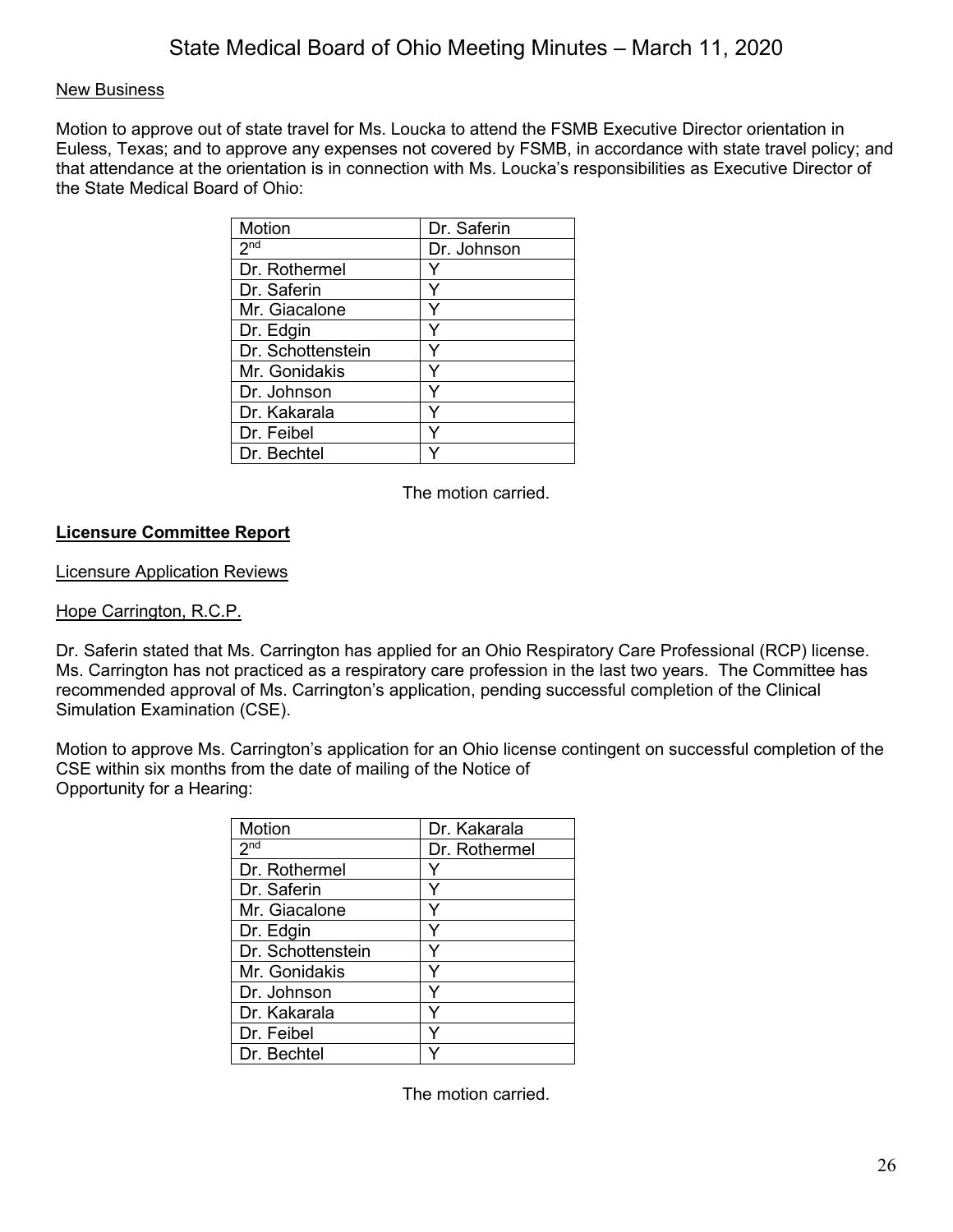### Genevieve Crane, M.D., Ph.D.

Dr. Saferin stated that Dr. Crane has applied for a medical license and has requested a waiver of the United States Medical Licensing Examination (USMLE) ten-year rule. Dr. Crane successfully completed an approved MD/PhD program and holds current certification from the American Board of Pathology in anatomic pathology with subspecialty certification in hematopathology. The Committee has recommended approving Dr. Crane's request.

Approve the good cause exception of the 10-year rule as outlined in 4731-6-05(C)(1) and (2), and accept the examination sequence so that Dr. Crane may be granted a license:

| <b>Motion</b>     | Dr. Kakarala |
|-------------------|--------------|
| 2 <sup>nd</sup>   | Dr. Edgin    |
| Dr. Rothermel     |              |
| Dr. Saferin       |              |
| Mr. Giacalone     |              |
| Dr. Edgin         | Y            |
| Dr. Schottenstein |              |
| Mr. Gonidakis     | Y            |
| Dr. Johnson       | Y            |
| Dr. Kakarala      | Y            |
| Dr. Feibel        |              |
| Dr. Bechtel       |              |

The motion carried.

#### Erica Rice

Dr. Saferin stated that Ms. Rice has applied for a license to practice massage therapy. Ms. Rice has not practiced massage therapy in the last two years. However, Ms. Rice recently passed the Massage and Bodywork Licensing Examination (MBLEx) on December 27, 2019. The Committee has recommended granting Ms. Rice's application as presented.

Motion to approve Ms. Rice's application for an Ohio license as presented.

| <b>Motion</b>     | Dr. Kakarala |
|-------------------|--------------|
| 2 <sup>nd</sup>   | Dr. Edgin    |
| Dr. Rothermel     |              |
| Dr. Saferin       | v            |
| Mr. Giacalone     |              |
| Dr. Edgin         |              |
| Dr. Schottenstein |              |
| Mr. Gonidakis     |              |
| Dr. Johnson       |              |
| Dr. Kakarala      | ٧            |
| Dr. Feibel        |              |
| Dr. Bechtel       |              |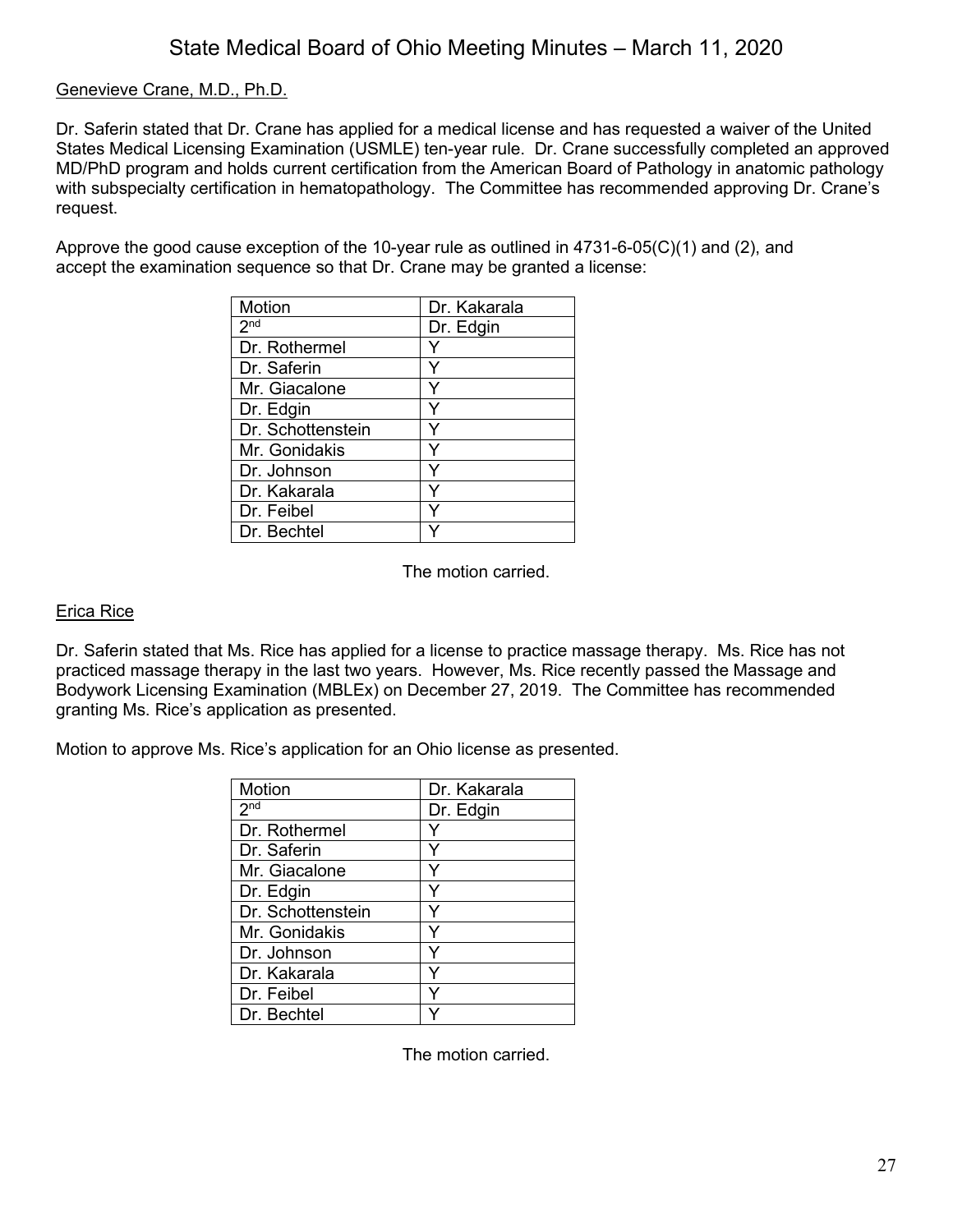### Douglas Shodd

Dr. Saferin stated that Mr. Shodd has applied for restoration of his Ohio massage therapy license. Mr. Shodd has not practiced massage therapy in the last two years. The Committee has recommended granting Mr. Shodd's application, pending successful completion of the Massage and Bodywork Licensing Examination (MBLEx).

Motion to approve Mr. Shodd's application for restoration of his Ohio license contingent on his passing of the MBLEx within six months from the date of mailing of the Notice of Opportunity for a Hearing:

| Motion              | Dr. Edgin     |
|---------------------|---------------|
| $2^{\overline{nd}}$ | Dr. Rothermel |
| Dr. Rothermel       |               |
| Dr. Saferin         |               |
| Mr. Giacalone       |               |
| Dr. Edgin           | Y             |
| Dr. Schottenstein   |               |
| Mr. Gonidakis       | ٧             |
| Dr. Johnson         | Υ             |
| Dr. Kakarala        | Y             |
| Dr. Feibel          |               |
| Dr. Bechtel         |               |

The motion carried.

### Respiratory Care Continuing Education Course Approval

#### Cleveland Clinic

Dr. Saferin stated that the Board received a request to approve the course "End of Life Care: Role of Respiratory Therapy" for one contact hour of Respiratory Care Continuing Education on Ohio respiratory care law or professional ethics. The Committee has recommended approval of the course.

Motion to approve the course for one contact hour of Respiratory Care Continuing Education on Ohio respiratory care law or professional ethics, pursuant to the provisions of chapter 4761-9 of the Ohio Administrative Code:

| <b>Motion</b>     | Dr. Rothermel |
|-------------------|---------------|
| 2 <sub>nd</sub>   | Dr. Edgin     |
| Dr. Rothermel     |               |
| Dr. Saferin       |               |
| Mr. Giacalone     |               |
| Dr. Edgin         | Y             |
| Dr. Schottenstein |               |
| Mr. Gonidakis     | ٧             |
| Dr. Johnson       | ٧             |
| Dr. Kakarala      | ٧             |
| Dr. Feibel        | ٧             |
| Dr. Bechtel       |               |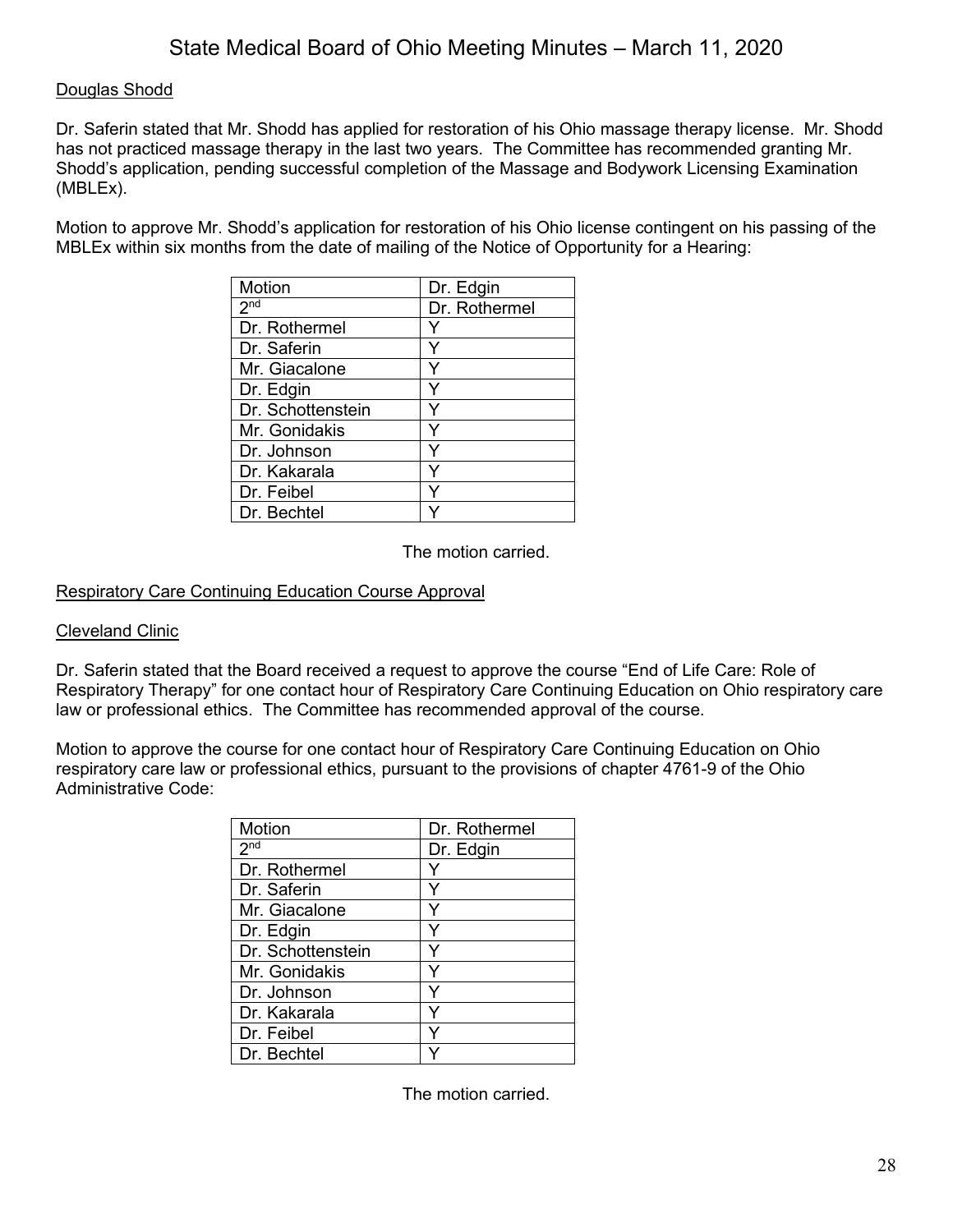### **Sexual Misconduct Committee Report**

Dr. Schottenstein stated that the Sexual Misconduct Committee met this morning. Following approval of the February 2020 minutes, Mr. Nealis provided a project update. Dr. Schottenstein reminded the Board members that the status of the project is available to everyone on the Board's website at med.ohio.gov/transparency. The online status update includes percentage of completion of each working group recommendation as well as a summary of the historical case review.

At this time, the staff is 100% complete with preparing the old paper documents for review. The actual review of the content of those cases stands at about 12%.

Dr. Schottenstein continued that Executive Director Stephanie Loucka and Chief Legal Counsel Kim Anderson provided the Committee with recommendations on possible statutory changes. Dr. Schottenstein stated that the Committee divided the proposed legislation into two groups and reviewed different legislative drafts, including the following:

- Create an affirmative duty for licensees to report suspected sexual misconduct within 30 days.
- Include the reporting of certain criminal acts by physicians, including things like sexual misconduct, to make it rise to the level of a felony.
- Replace the "knowing" standard that is in Section 2921.22, Ohio Revised Code, with a "reasonable" standard similar to that found in Section 2151.42 and would require reporting that which an average reasonable person would have cause to suspect based on facts.
- Amend the sexual boundary statutes and better define the physician code of conduct.
- Violation of the context of certain physician/patient relationships constitutes criminal conduct by the nature of that relationship, and that should be something that the sexual boundary statute reflects.
- Adopt the North Carolina statue language, to the effect that sexual conduct or penetration under pretext of medical treatment would be a felony. The Committee felt that this is substantially is under the umbrella of the current language.
- Transparency of investigation and closure of complaints where no action is taken.
- The possibility of proceeding to citation against a physician's license based solely on indictment.
- Require hospitals to provide the Board access to peer review information. The Committee discussed the fact that the Board has little enforcement capability when it comes to hospitals and that its enforcement power resides in its ability to direct certain behavior with the Board's licensees.

Responding to a question from Dr. Edgin, Dr. Schottenstein stated that the Board is now averaging about 30 to 40 case reviews per week, which is a good pace. The initial results of the reviews is that about two-thirds of them will require additional attention, either because of a duty-to-report issue that was missed , a referral to law enforcement that was missed, or some other concern. Dr. Schottenstein noted that the hardest cases are being reviewed first and they are more likely to require additional attention, so the two-thirds figure may come down as the project continues.

Regarding peer review information from hospitals, Dr. Schottenstein stated that it is a tricky subject because peer review is very valuable for the Board's licensees and it has been historically shielded from discovery. However, Dr. Schottenstein stated that peer review should not act as a shield for criminal sexual misconduct. The Committee does not want a situation in which someone could essentially out himself for herself in the context of a peer review and then, by definition, be protected from having that information come out. Dr. Schottenstein stated that the Committee will discuss these matters with interested parties and associations.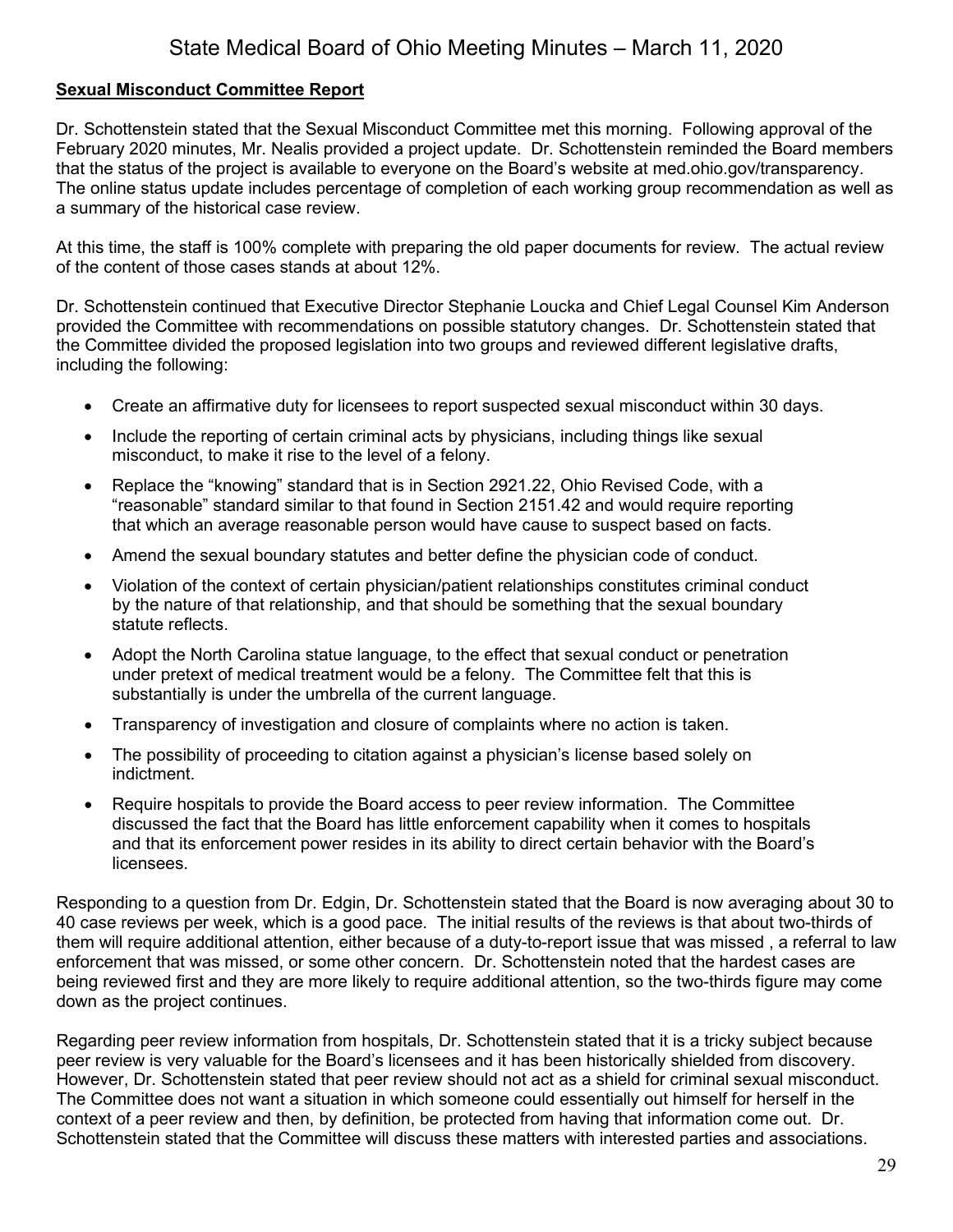### **Policy Committee Report**

Mr. Giacalone stated that the Policy Committee reviewed coronavirus information to be provided to licensees, had a legislative update, and reviewed proposed rules for initial circulation to interested parties.

Motion to approve information for distribution to licensees regarding the coronavirus and posting it on the Board website:

| Motion            | Dr. Saferin |
|-------------------|-------------|
| 2 <sub>nd</sub>   | Dr. Bechtel |
| Dr. Rothermel     |             |
| Dr. Saferin       |             |
| Mr. Giacalone     |             |
| Dr. Edgin         |             |
| Dr. Schottenstein |             |
| Mr. Gonidakis     | v           |
| Dr. Johnson       |             |
| Dr. Kakarala      | ٧           |
| Dr. Feibel        | ٧           |
| Dr. Bechtel       |             |

The motion carried.

#### **COMPLIANCE**

#### **Office Conference Review**

Motion to approve the Compliance staff's Reports of Conferences for February 10 and 11, 2020:

| Motion              | Dr. Kakarala |
|---------------------|--------------|
| $2^{n\overline{d}}$ | Dr. Johnson  |
| Dr. Rothermel       |              |
| Dr. Saferin         |              |
| Mr. Giacalone       |              |
| Dr. Edgin           |              |
| Dr. Schottenstein   |              |
| Mr. Gonidakis       |              |
| Dr. Johnson         |              |
| Dr. Kakarala        |              |
| Dr. Feibel          |              |
| Dr. Bechtel         |              |

The motion carried.

#### **Probationary Requests**

Motion to approve the Secretary and Supervising Member's recommendations for the following probationary requests:

- a) Julie M. Alderson, D.O.: Request for approval of Glen Apseloff, M.D., to serve as the monitoring physician.
- b) Robert J. Brauer, D.O.: Request for approval of the Case Western Course and summary submitted to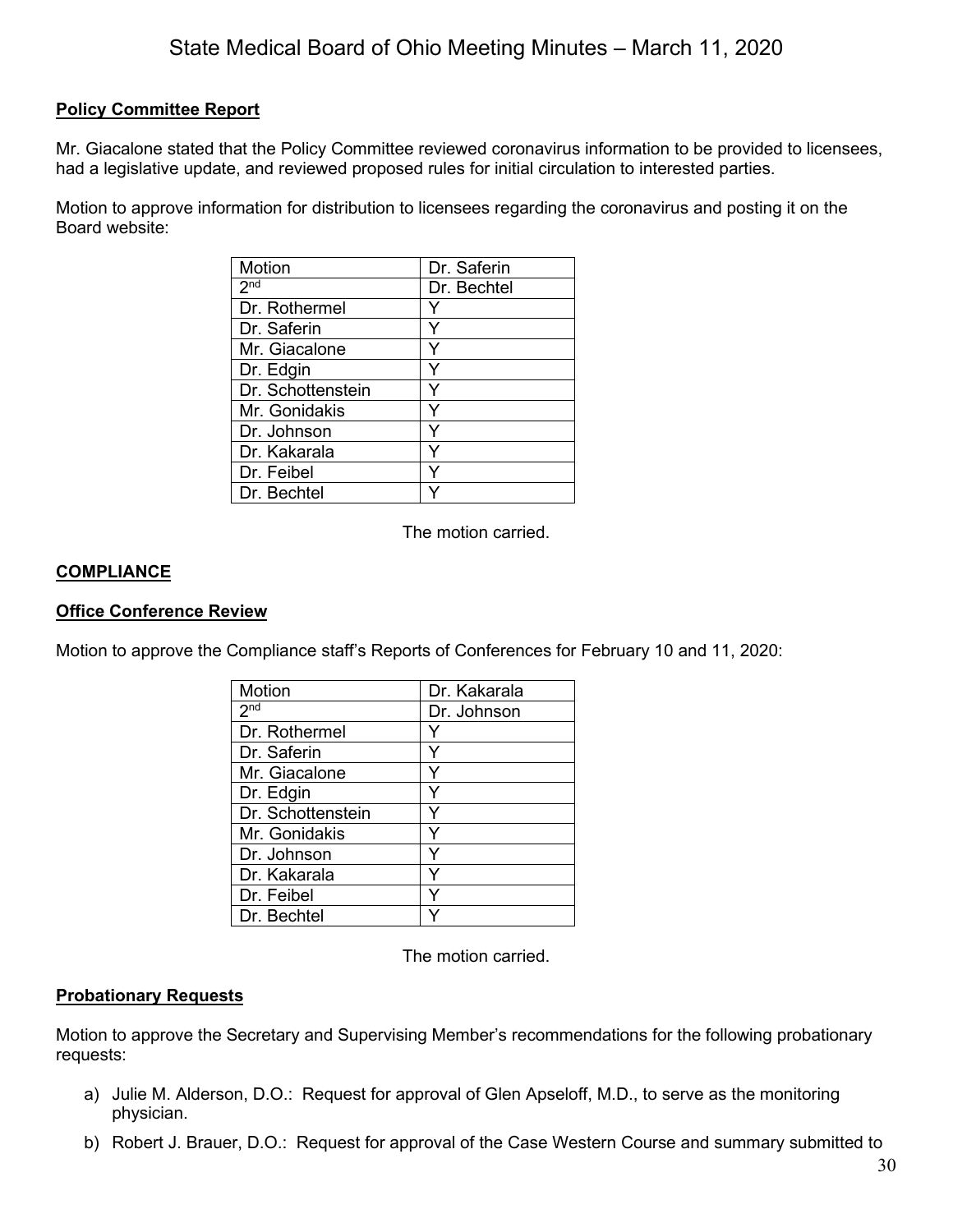the Board.

- c) Chris Bjarke, M.D.: Request for release from the terms of the November 13, 2019 Consent Agreement.
- d) Robert R. Daiber, M.D.: Request for reduction in drug testing frequency to a minimum of 2 per month; and reduction in Board appearances to every six months.
- e) Brenden P. Jenks, M.D.: Request for approval of Kathleen Clegg, M.D., to serve as the new treating psychiatrist.
- f) Susan Donna Lawrence, D.O.: Request for approval of L. Todd Hawkins, M.D., to complete a psychiatric return to work assessment, required for reinstatement.
- g) Wayne J. Myles, D.O.: Request for release from the terms of the March 14, 2018 Consent Agreement, pending continued compliance.
- h) M. Salim Ratnani, M.D.: Request for reduction in counseling sessions to every six months.
- i) Leslie R. Swart, M.T.: Request for approval of release from the terms of the September 13, 2017 Consent Agreement.

| Dr. Johnson  |
|--------------|
| Dr. Kakarala |
| Abstain      |
| Abstain      |
|              |
|              |
|              |
|              |
|              |
|              |
|              |
| Ahstain      |
|              |

The motion carried.

## **Treatment Provider Applications**

#### Board-Approved Treatment Provider Applications

Motion to approve the Board-approved treatment provider applications of Bradford Health Services; the Center for Addiction Treatment; and the Farley Center:

| Motion            | Dr. Johnson  |
|-------------------|--------------|
| 2 <sub>nd</sub>   | Dr. Kakarala |
| Dr. Rothermel     |              |
| Dr. Saferin       |              |
| Mr. Giacalone     |              |
| Dr. Edgin         | Y            |
| Dr. Schottenstein | Y            |
| Mr. Gonidakis     | Y            |
| Dr. Johnson       | Y            |
| Dr. Kakarala      | Y            |
| Dr. Feibel        | Y            |
| Dr. Bechtel       |              |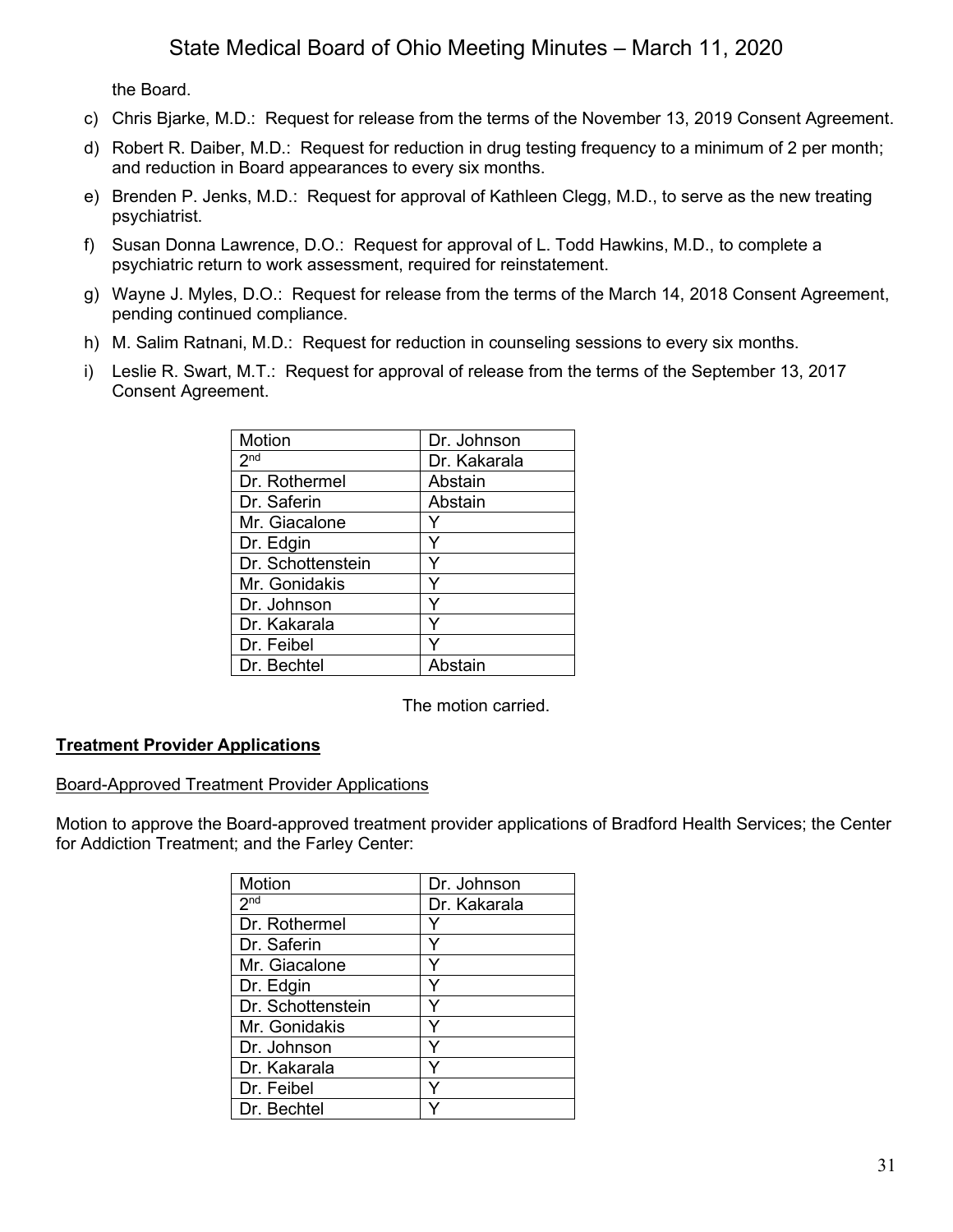The motion carried.

### One-Bite Approved Treatment Provider Applications

Motion to approve the One-Bite Approved Treatment Provider applications of Bradford Health Services; Caron Treatment Centers; Cleveland Clinic Lutheran Hospital; Lakeview Health; and the Woods at Parkside:

| <b>Motion</b>     | Dr. Johnson  |
|-------------------|--------------|
| 2 <sup>nd</sup>   | Dr. Kakarala |
| Dr. Rothermel     |              |
| Dr. Saferin       |              |
| Mr. Giacalone     |              |
| Dr. Edgin         |              |
| Dr. Schottenstein |              |
| Mr. Gonidakis     |              |
| Dr. Johnson       |              |
| Dr. Kakarala      |              |
| Dr. Feibel        |              |
| Dr. Bechtel       |              |

The motion carried.

#### Continuing Care Provider Applications

Motion to approve the Continuing Care Provider applications of Cleveland Clinic Lutheran Hospital; and the Woods at Parkside:

| <b>Motion</b>     | Dr. Johnson  |
|-------------------|--------------|
| 2 <sup>nd</sup>   | Dr. Kakarala |
| Dr. Rothermel     |              |
| Dr. Saferin       |              |
| Mr. Giacalone     |              |
| Dr. Edgin         |              |
| Dr. Schottenstein |              |
| Mr. Gonidakis     |              |
| Dr. Johnson       |              |
| Dr. Kakarala      | Υ            |
| Dr. Feibel        |              |
| Dr. Bechtel       |              |

The motion carried.

The Board recessed at 12:22 pm. The meeting resumed at 12:45 pm in Room 336 for Disability Etiquette and Awareness Training.

## **DISABILITY ETIQUETTE AND AWARENESS TRAINING**

Ms. Loe provided the Board members with training on disability etiquette and training through use of a video provided by the Ohio Department of Administrative Services. The video reviewed the topic in detail, discussed scenarios, and asked questions which the Board members answered.